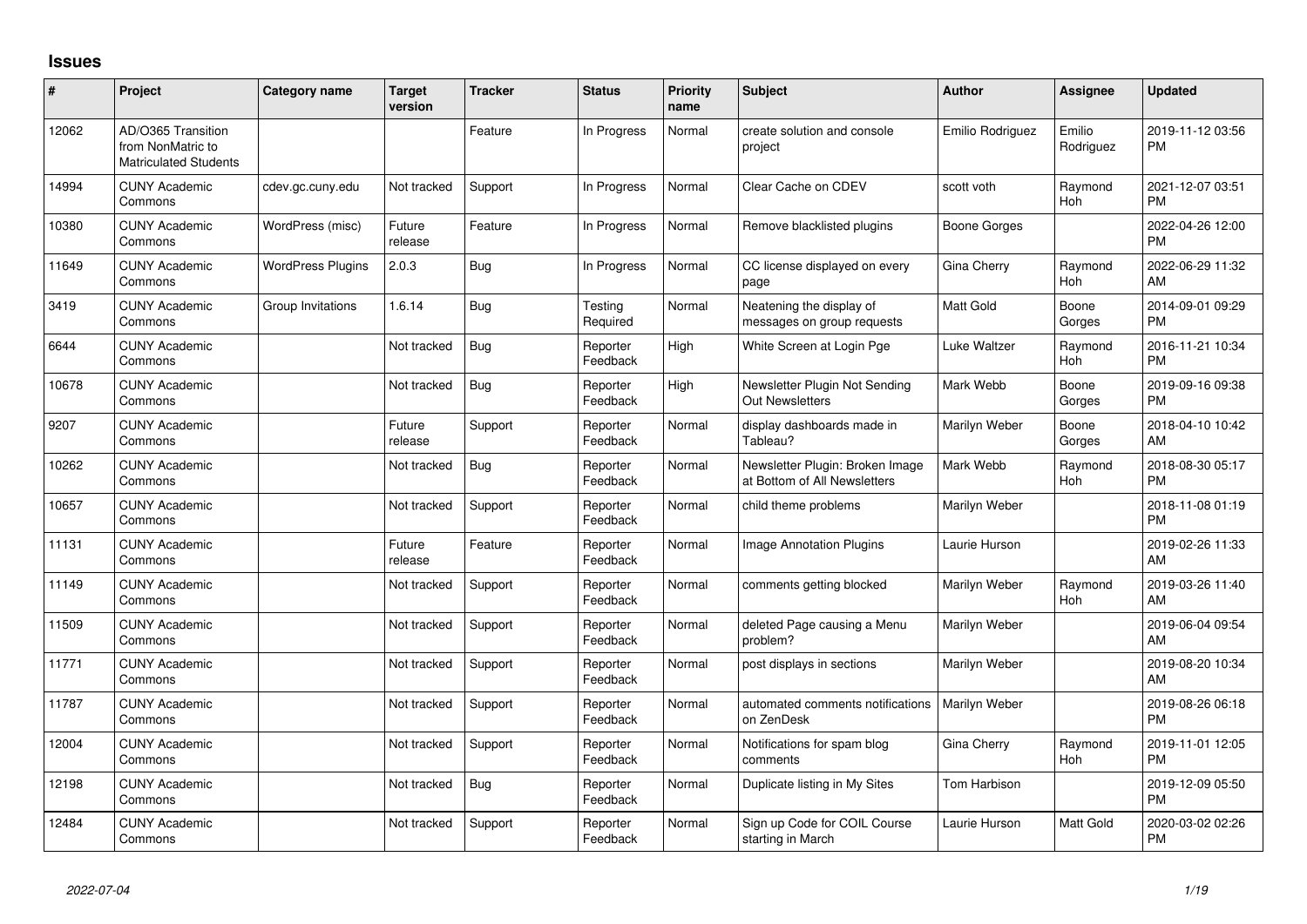| #     | Project                         | Category name | <b>Target</b><br>version | <b>Tracker</b> | <b>Status</b>        | <b>Priority</b><br>name | Subject                                                           | <b>Author</b>           | <b>Assignee</b> | Updated                       |
|-------|---------------------------------|---------------|--------------------------|----------------|----------------------|-------------------------|-------------------------------------------------------------------|-------------------------|-----------------|-------------------------------|
| 13034 | <b>CUNY Academic</b><br>Commons |               | Not tracked              | Support        | Reporter<br>Feedback | Normal                  | a site is asking people to join the<br>Commons to get a download  | Marilyn Weber           |                 | 2020-07-12 07:23<br>AM        |
| 13255 | <b>CUNY Academic</b><br>Commons |               | Not tracked              | Support        | Reporter<br>Feedback | Normal                  | Accessibility problems                                            | Marilyn Weber           |                 | 2020-09-01 05:48<br><b>PM</b> |
| 14398 | <b>CUNY Academic</b><br>Commons |               | Not tracked              | Support        | Reporter<br>Feedback | Normal                  | Events plug-in notification problem                               | Marilyn Weber           |                 | 2021-05-11 11:21<br>AM        |
| 14504 | <b>CUNY Academic</b><br>Commons |               | Not tracked              | Publicity      | Reporter<br>Feedback | Normal                  | Adding showcases to home page<br>menu                             | Laurie Hurson           | Boone<br>Gorges | 2022-01-19 03:26<br><b>PM</b> |
| 14538 | <b>CUNY Academic</b><br>Commons |               | Not tracked              | Support        | Reporter<br>Feedback | Normal                  | <b>Weebly To Commons</b>                                          | Laurie Hurson           |                 | 2021-09-14 10:47<br>AM        |
| 14629 | <b>CUNY Academic</b><br>Commons |               | Not tracked              | Bug            | Reporter<br>Feedback | Normal                  | Possible Post Order Bug?                                          | <b>Syelle Graves</b>    |                 | 2021-09-14 10:47<br>AM        |
| 14784 | <b>CUNY Academic</b><br>Commons |               |                          | Support        | Reporter<br>Feedback | Normal                  | User report of logo problem when<br>using Customizer theme        | Marilyn Weber           |                 | 2021-09-17 10:25<br>AM        |
| 14842 | <b>CUNY Academic</b><br>Commons |               | Not tracked              | Support        | Reporter<br>Feedback | Normal                  | Question about widgets and block<br>editor                        | Gina Cherry             |                 | 2021-10-06 03:01<br><b>PM</b> |
| 14900 | <b>CUNY Academic</b><br>Commons |               | Not tracked              | Support        | Reporter<br>Feedback | Normal                  | previous theme?                                                   | Marilyn Weber           |                 | 2021-10-25 10:31<br>AM        |
| 15169 | <b>CUNY Academic</b><br>Commons |               | 2.0.3                    | Support        | Reporter<br>Feedback | Normal                  | new Prelude website zipfiles for<br>custom theme and other files. | Marilyn Weber           |                 | 2022-06-29 11:32<br>AM        |
| 15176 | <b>CUNY Academic</b><br>Commons |               | Not tracked              | Support        | Reporter<br>Feedback | Normal                  | Archiving Q Writing & Old<br>Wordpress Sites on the Commons       | Laurie Hurson           |                 | 2022-02-08 10:28<br>AM        |
| 15260 | <b>CUNY Academic</b><br>Commons |               |                          | Support        | Reporter<br>Feedback | Normal                  | Diacritical markings   European<br><b>Stages</b>                  | Marilyn Weber           |                 | 2022-02-04 08:16<br>AM        |
| 15370 | <b>CUNY Academic</b><br>Commons |               |                          | Support        | Reporter<br>Feedback | Normal                  | All-in-One Event Calendar?                                        | Marilyn Weber           |                 | 2022-02-17 11:03<br>AM        |
| 15613 | <b>CUNY Academic</b><br>Commons |               | 2.0.3                    | Feature        | Reporter<br>Feedback | Normal                  | Adding "Passster" plugin                                          | Laurie Hurson           |                 | 2022-06-29 11:32<br>AM        |
| 15655 | <b>CUNY Academic</b><br>Commons |               | 2.0.3                    | Support        | Reporter<br>Feedback | Normal                  | Event Aggregator plugin?                                          | Marilyn Weber           |                 | 2022-06-29 11:32<br>AM        |
| 15923 | <b>CUNY Academic</b><br>Commons |               | Not tracked              | Feature        | Reporter<br>Feedback | Normal                  | <b>Bellows Plugin Adjustments</b>                                 | Laurie Hurson           |                 | 2022-04-20 10:10<br>AM        |
| 16099 | <b>CUNY Academic</b><br>Commons |               |                          | Support        | Reporter<br>Feedback | Normal                  | request for Newsletter Glue                                       | Marilyn Weber           |                 | 2022-05-13 12:14<br><b>PM</b> |
| 16110 | <b>CUNY Academic</b><br>Commons |               |                          | Support        | Reporter<br>Feedback | Normal                  | remove Creative Commons<br>license from pages?                    | Marilyn Weber           | Raymond<br>Hoh  | 2022-05-17 06:11<br><b>PM</b> |
| 16290 | <b>CUNY Academic</b><br>Commons |               |                          | Feature        | Reporter<br>Feedback | Normal                  | Add Table Of Contents Block<br>plug-in                            | Raffi<br>Khatchadourian |                 | 2022-06-24 10:26<br>AM        |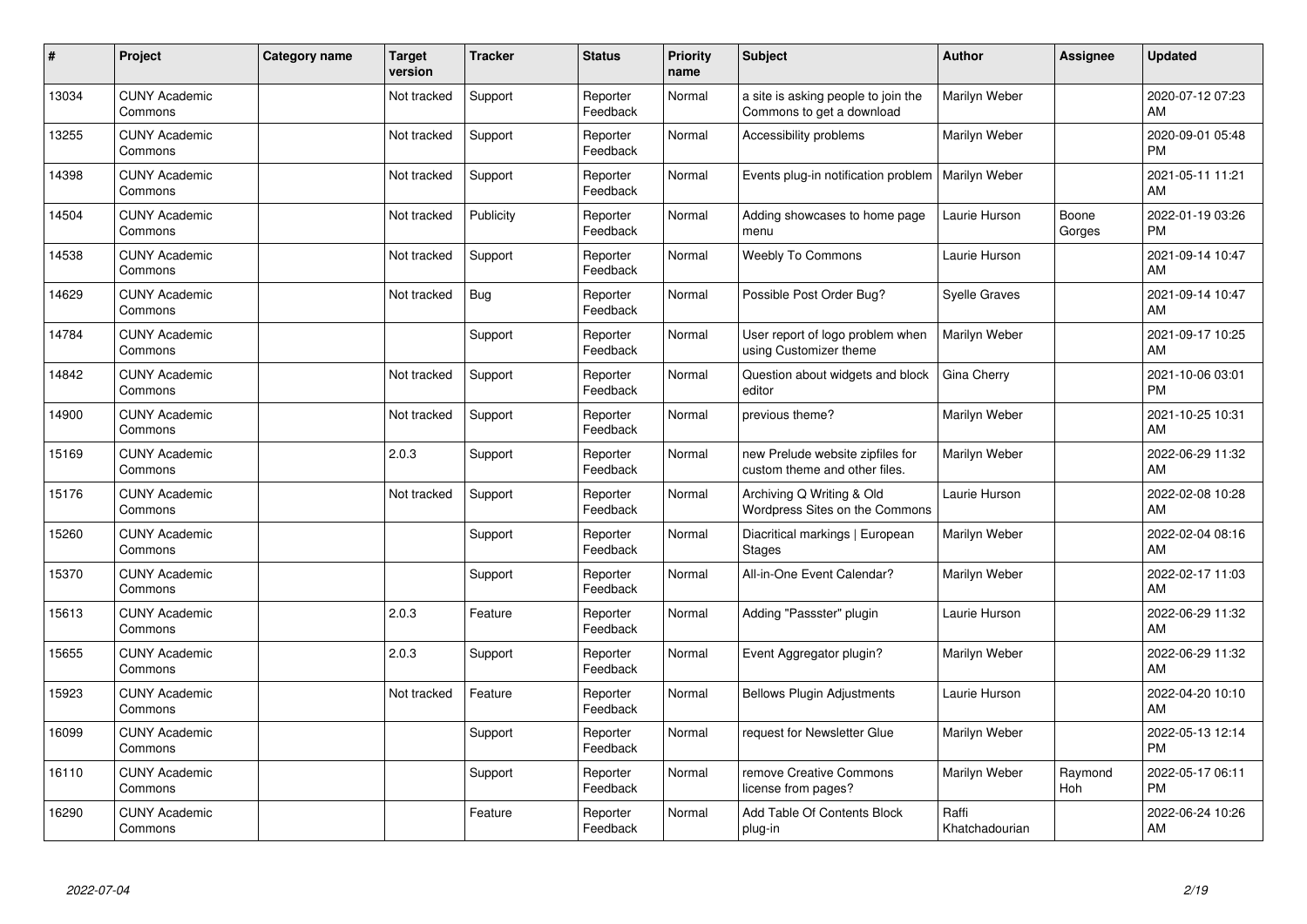| #     | Project                         | Category name              | Target<br>version | <b>Tracker</b> | <b>Status</b>        | Priority<br>name | <b>Subject</b>                                                    | <b>Author</b>           | Assignee            | <b>Updated</b>                |
|-------|---------------------------------|----------------------------|-------------------|----------------|----------------------|------------------|-------------------------------------------------------------------|-------------------------|---------------------|-------------------------------|
| 2573  | <b>NYCDH Community</b><br>Site  |                            |                   | Feature        | Reporter<br>Feedback | Normal           | Add dh nyc twitter list feed to site                              | <b>Mark Newton</b>      | Matt Gold           | 2013-05-16 11:42<br><b>PM</b> |
| 12350 | <b>CUNY Academic</b><br>Commons | Blogs (BuddyPress)         | Not tracked       | Support        | Reporter<br>Feedback | Normal           | URL creation problem                                              | Marilyn Weber           |                     | 2020-02-03 11:27<br>AM        |
| 11556 | <b>CUNY Academic</b><br>Commons | Courses                    | Not tracked       | Bug            | Reporter<br>Feedback | Normal           | Instructor name given in course<br>listing                        | Tom Harbison            |                     | 2019-06-25 04:12<br><b>PM</b> |
| 10982 | <b>CUNY Academic</b><br>Commons | Domain Mapping             | Not tracked       | Support        | Reporter<br>Feedback | Normal           | <b>CNAME</b> question                                             | scott voth              |                     | 2019-01-22 04:29<br><b>PM</b> |
| 11493 | <b>CUNY Academic</b><br>Commons | Domain Mapping             | Not tracked       | Support        | Reporter<br>Feedback | Normal           | Domain Mapping Request - Talia<br>Schaffer                        | scott voth              | Matt Gold           | 2019-08-06 08:39<br>AM        |
| 9979  | <b>CUNY Academic</b><br>Commons | <b>Email Notifications</b> | Not tracked       | Bug            | Reporter<br>Feedback | Normal           | Reports of slow email activation<br>emails                        | <b>Matt Gold</b>        | Boone<br>Gorges     | 2018-08-29 09:40<br><b>PM</b> |
| 11077 | <b>CUNY Academic</b><br>Commons | Events                     | Not tracked       | Feature        | Reporter<br>Feedback | Normal           | Show event category description<br>in event list view             | Raffi<br>Khatchadourian |                     | 2019-02-12 10:38<br><b>PM</b> |
| 5317  | <b>CUNY Academic</b><br>Commons | Group Blogs                | Not tracked       | <b>Bug</b>     | Reporter<br>Feedback | Normal           | Notifications of New Post Didn't<br>Come                          | Luke Waltzer            | Samantha<br>Raddatz | 2016-03-21 10:41<br><b>PM</b> |
| 13328 | <b>CUNY Academic</b><br>Commons | Group Forums               | Not tracked       | Bug            | Reporter<br>Feedback | Normal           | cross-posting in two related<br>groups                            | Marilyn Weber           | Raymond<br>Hoh      | 2020-09-15 10:39<br><b>PM</b> |
| 1544  | <b>CUNY Academic</b><br>Commons | Groups (misc)              | Future<br>release | Feature        | Reporter<br>Feedback | Normal           | Group Filtering and Sorting                                       | <b>Matt Gold</b>        | Chris Stein         | 2019-03-01 02:25<br><b>PM</b> |
| 7115  | <b>CUNY Academic</b><br>Commons | Groups (misc)              | Future<br>release | Feature        | Reporter<br>Feedback | Normal           | make licensing info clear during<br>group creation                | Matt Gold               | Raymond<br>Hoh      | 2020-12-08 11:32<br>AM        |
| 12446 | <b>CUNY Academic</b><br>Commons | Groups (misc)              | Future<br>release | Feature        | Reporter<br>Feedback | Normal           | Toggle default site to group forum<br>posting                     | Laurie Hurson           | Laurie Hurson       | 2020-03-10 11:57<br>AM        |
| 15242 | <b>CUNY Academic</b><br>Commons | Performance                | Not tracked       | <b>Bug</b>     | Reporter<br>Feedback | Normal           | Slugist site                                                      | Raffi<br>Khatchadourian | Boone<br>Gorges     | 2022-02-07 11:14<br>AM.       |
| 6014  | <b>CUNY Academic</b><br>Commons | Publicity                  | Future<br>release | Publicity      | Reporter<br>Feedback | Normal           | Google search listing                                             | Matt Gold               | Boone<br>Gorges     | 2016-09-21 03:48<br><b>PM</b> |
| 11945 | <b>CUNY Academic</b><br>Commons | Reckoning                  | Future<br>release | Feature        | Reporter<br>Feedback | Normal           | Add Comments bubble to<br>Reckoning views                         | Boone Gorges            | Boone<br>Gorges     | 2019-11-12 05:14<br><b>PM</b> |
| 10273 | <b>CUNY Academic</b><br>Commons | Registration               | Not tracked       | Support        | Reporter<br>Feedback | Normal           | users combining CF and campus<br>address                          | Marilyn Weber           |                     | 2019-09-18 10:58<br>AM        |
| 13975 | <b>CUNY Academic</b><br>Commons | Social Paper               | Not tracked       | Support        | Reporter<br>Feedback | Normal           | can't approve comments on Social<br>Paper paper                   | Marilyn Weber           |                     | 2021-02-12 09:33<br><b>AM</b> |
| 11386 | <b>CUNY Academic</b><br>Commons | WordPress - Media          | Not tracked       | Support        | Reporter<br>Feedback | Normal           | disappearing images                                               | scott voth              | Boone<br>Gorges     | 2019-05-14 10:32<br>AM        |
| 11449 | <b>CUNY Academic</b><br>Commons | WordPress - Media          | Not tracked       | Support        | Reporter<br>Feedback | Normal           | Cloning Media Library for JITP<br>from Staging to Production Site | <b>Patrick DeDauw</b>   | Boone<br>Gorges     | 2019-05-13 12:00<br>PM        |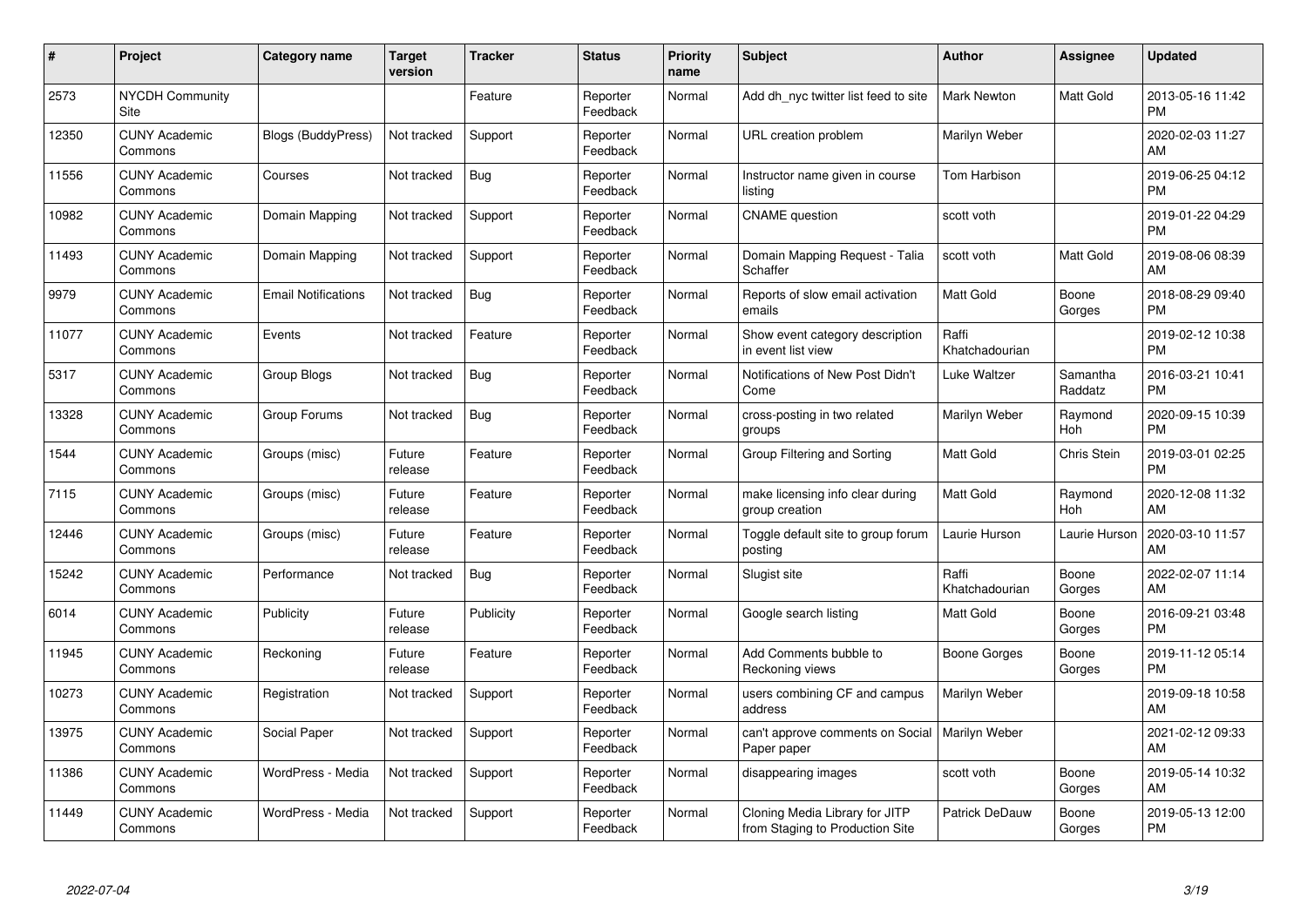| #     | Project                         | <b>Category name</b>       | <b>Target</b><br>version | <b>Tracker</b> | <b>Status</b>        | Priority<br>name | <b>Subject</b>                                                                                | <b>Author</b>           | Assignee         | <b>Updated</b>                |
|-------|---------------------------------|----------------------------|--------------------------|----------------|----------------------|------------------|-----------------------------------------------------------------------------------------------|-------------------------|------------------|-------------------------------|
| 14483 | <b>CUNY Academic</b><br>Commons | WordPress - Media          | Not tracked              | <b>Bug</b>     | Reporter<br>Feedback | Normal           | Wordpress PDF Embed Stopped<br>Working after JITP Media Clone                                 | Patrick DeDauw          | Boone<br>Gorges  | 2021-05-20 01:51<br><b>PM</b> |
| 10040 | <b>CUNY Academic</b><br>Commons | WordPress (misc)           | Not tracked              | Bug            | Reporter<br>Feedback | Normal           | User doesn't see full list of themes                                                          | <b>Matt Gold</b>        | Boone<br>Gorges  | 2018-07-25 10:12<br>AM        |
| 14074 | <b>CUNY Academic</b><br>Commons | WordPress (misc)           | Not tracked              | Support        | Reporter<br>Feedback | Normal           | page password protection problem                                                              | Marilyn Weber           |                  | 2021-03-02 11:03<br>AM        |
| 14983 | <b>CUNY Academic</b><br>Commons | WordPress (misc)           | Not tracked              | Support        | Reporter<br>Feedback | Normal           | "Read More" tag not working                                                                   | Rebecca Krisel          | Raymond<br>Hoh   | 2021-11-23 01:17<br><b>PM</b> |
| 16245 | <b>CUNY Academic</b><br>Commons | WordPress (misc)           |                          | Bug            | Reporter<br>Feedback | Normal           | Save Button missing on<br><b>WordPress Profile page</b>                                       | scott voth              | Raymond<br>Hoh   | 2022-06-16 03:09<br><b>PM</b> |
| 5826  | <b>CUNY Academic</b><br>Commons | <b>WordPress Plugins</b>   | Future<br>release        | Support        | Reporter<br>Feedback | Normal           | <b>Remove Subscription Options</b><br>plugin from directory                                   | Sarah Morgano           | Sarah<br>Morgano | 2016-10-21 04:14<br><b>PM</b> |
| 9211  | <b>CUNY Academic</b><br>Commons | <b>WordPress Plugins</b>   | Future<br>release        | Support        | Reporter<br>Feedback | Normal           | Auto-Role Setting in Forum Plugin<br>Causing Some Confusion                                   | Luke Waltzer            | Boone<br>Gorges  | 2018-03-13 11:44<br>AM        |
| 9289  | <b>CUNY Academic</b><br>Commons | <b>WordPress Plugins</b>   | Future<br>release        | Bug            | Reporter<br>Feedback | Normal           | Email Users Plugin                                                                            | Laurie Hurson           | Boone<br>Gorges  | 2018-10-24 12:34<br><b>PM</b> |
| 9515  | <b>CUNY Academic</b><br>Commons | <b>WordPress Plugins</b>   | Not tracked              | <b>Bug</b>     | Reporter<br>Feedback | Normal           | Text to Speech plugin - "More<br>Slowly" checkbox not working                                 | scott voth              | Boone<br>Gorges  | 2018-06-13 02:26<br><b>PM</b> |
| 9947  | <b>CUNY Academic</b><br>Commons | <b>WordPress Plugins</b>   | Future<br>release        | Feature        | Reporter<br>Feedback | Normal           | Install H5P quiz plugin                                                                       | <b>Matt Gold</b>        | Boone<br>Gorges  | 2018-09-11 11:01<br>AM        |
| 11120 | <b>CUNY Academic</b><br>Commons | <b>WordPress Plugins</b>   | Not tracked              | Bug            | Reporter<br>Feedback | Normal           | Events Manager Events Not<br>Showing Up                                                       | Mark Webb               |                  | 2019-02-27 04:10<br><b>PM</b> |
| 11415 | <b>CUNY Academic</b><br>Commons | <b>WordPress Plugins</b>   | Not tracked              | Bug            | Reporter<br>Feedback | Normal           | Blog Subscriptions in Jetpack                                                                 | Laurie Hurson           |                  | 2019-05-14 10:34<br>AM        |
| 11788 | <b>CUNY Academic</b><br>Commons | <b>WordPress Plugins</b>   | Future<br>release        | Support        | Reporter<br>Feedback | Normal           | Plugin Request - Browse Aloud                                                                 | scott voth              |                  | 2019-09-24 08:42<br>AM        |
| 12121 | <b>CUNY Academic</b><br>Commons | <b>WordPress Plugins</b>   | 2.0.3                    | Feature        | Reporter<br>Feedback | Normal           | Embedding H5P Iframes on<br><b>Commons Site</b>                                               | Laurie Hurson           | Boone<br>Gorges  | 2022-06-29 11:32<br>AM        |
| 12741 | <b>CUNY Academic</b><br>Commons | <b>WordPress Plugins</b>   | Not tracked              | Support        | Reporter<br>Feedback | Normal           | Tableau Public Viz Block                                                                      | Marilyn Weber           | Raymond<br>Hoh   | 2020-05-12 11:00<br>AM        |
| 15516 | <b>CUNY Academic</b><br>Commons | <b>WordPress Plugins</b>   |                          | Bug            | Reporter<br>Feedback | Normal           | Can't publish or save draft of post<br>on wordpress.com                                       | Raffi<br>Khatchadourian | Raymond<br>Hoh   | 2022-03-02 05:52<br><b>PM</b> |
| 10769 | <b>CUNY Academic</b><br>Commons | <b>WordPress Themes</b>    | Not tracked              | <b>Bug</b>     | Reporter<br>Feedback | Normal           | 2011 Theme Sidebar                                                                            | Mark Webb               |                  | 2018-12-04 04:09<br><b>PM</b> |
| 12360 | <b>CUNY Academic</b><br>Commons | <b>WordPress Themes</b>    | Not tracked              | <b>Bug</b>     | Reporter<br>Feedback | Normal           | site just says "DANTE We are<br>currently in maintenance mode,<br>please check back shortly." | Marilyn Weber           |                  | 2020-02-04 12:13<br><b>PM</b> |
| 11971 | <b>CUNY Academic</b><br>Commons | <b>Email Notifications</b> | Future<br>release        | Bug            | Reporter<br>Feedback | Low              | Pictures obscured in emailed post<br>notifications                                            | Marilyn Weber           | Raymond<br>Hoh   | 2019-11-21 01:14<br><b>PM</b> |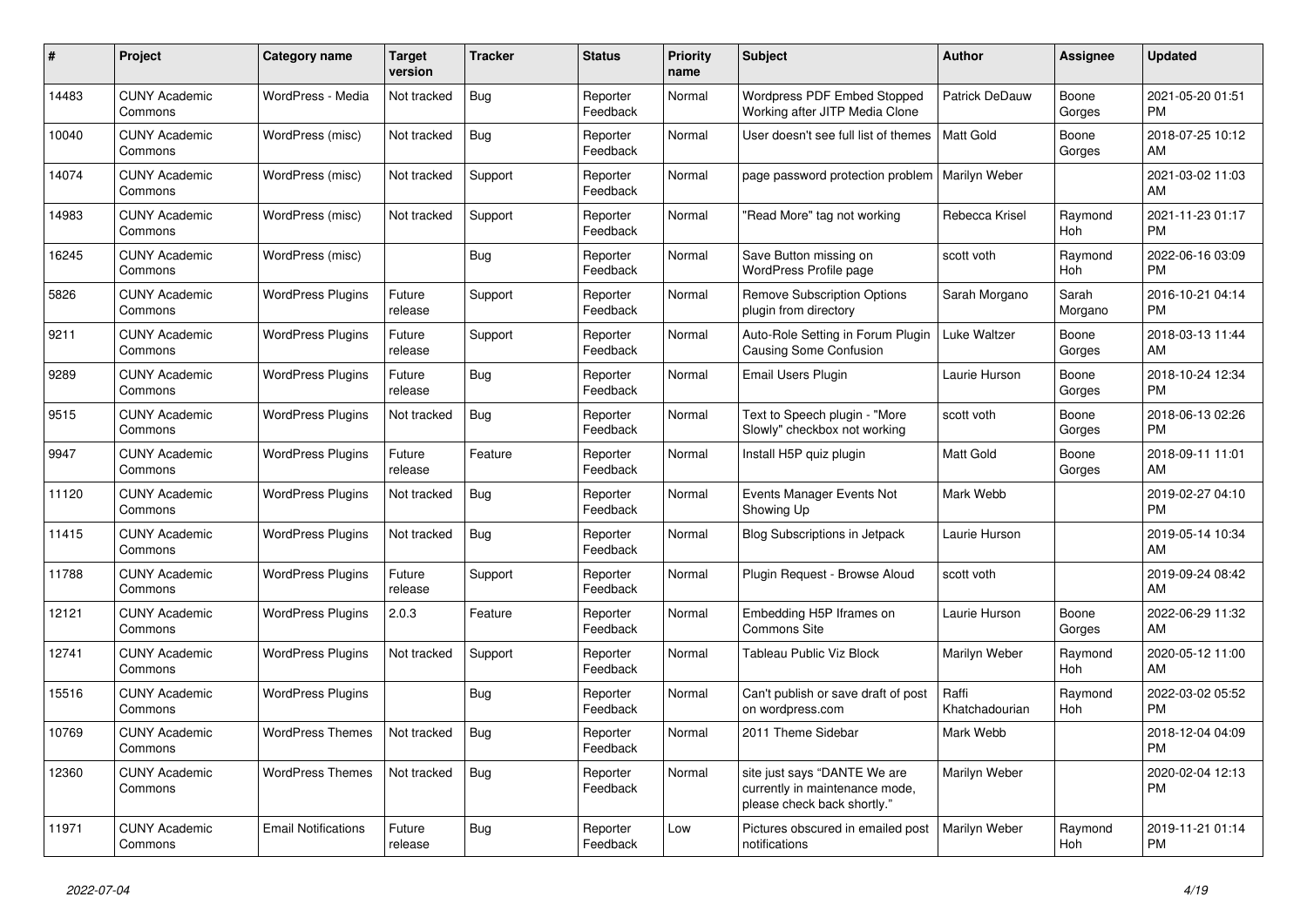| #     | Project                         | Category name                  | <b>Target</b><br>version | Tracker    | <b>Status</b>        | <b>Priority</b><br>name | <b>Subject</b>                                                                                  | Author              | <b>Assignee</b>     | <b>Updated</b>                |
|-------|---------------------------------|--------------------------------|--------------------------|------------|----------------------|-------------------------|-------------------------------------------------------------------------------------------------|---------------------|---------------------|-------------------------------|
| 1456  | <b>CUNY Academic</b><br>Commons | Group Invitations              | Future<br>release        | Feature    | Reporter<br>Feedback | Low                     | Invite to Group Button from Profile<br>Field                                                    | Matt Gold           | Samantha<br>Raddatz | 2015-11-09 05:59<br><b>PM</b> |
| 8675  | <b>CUNY Academic</b><br>Commons | User Onboarding                | Future<br>release        | Bug        | Reporter<br>Feedback | Low                     | Add new User search screen calls<br>for the input of email address but<br>doesn't work with one | Paul Hebert         | Boone<br>Gorges     | 2017-10-11 11:17<br>AM        |
| 6356  | <b>CUNY Academic</b><br>Commons | <b>WordPress Plugins</b>       | Future<br>release        | Bug        | Reporter<br>Feedback | Low                     | Should Subscribe2 be<br>deprecated?                                                             | Luke Waltzer        |                     | 2017-03-20 12:20<br><b>PM</b> |
| 11848 | <b>CUNY Academic</b><br>Commons |                                | Not tracked              | Support    | Hold                 | Normal                  | a Dean of Faculty wants to share<br>a large file                                                | Marilyn Weber       |                     | 2019-09-24 08:44<br>AM        |
| 16092 | <b>CUNY Academic</b><br>Commons |                                | Future<br>release        | Feature    | Hold                 | Normal                  | Don't show main site in Site<br>search results                                                  | <b>Boone Gorges</b> | Boone<br>Gorges     | 2022-05-17 03:12<br><b>PM</b> |
| 9060  | <b>CUNY Academic</b><br>Commons | Commons In A Box               | Not tracked              | Bug        | Hold                 | Normal                  | Problems with CBox image library<br>/ upload                                                    | Lisa Rhody          | Raymond<br>Hoh      | 2018-01-10 03:26<br><b>PM</b> |
| 8756  | <b>CUNY Academic</b><br>Commons | Group Blogs                    | Future<br>release        | Feature    | Hold                 | Normal                  | Connect multiple blogs to one<br>group?                                                         | <b>Matt Gold</b>    | Boone<br>Gorges     | 2017-09-30 10:42<br>AM        |
| 3369  | <b>CUNY Academic</b><br>Commons | Reply By Email                 | Not tracked              | Outreach   | Hold                 | Normal                  | Release reply by email to WP<br>plugin directory                                                | <b>Matt Gold</b>    | Raymond<br>Hoh      | 2016-03-01 12:46<br><b>PM</b> |
| 8991  | <b>CUNY Academic</b><br>Commons | Reply By Email                 | Not tracked              | Bug        | Hold                 | Normal                  | RBE duplicate email message<br>issue                                                            | <b>Matt Gold</b>    | Raymond<br>Hoh      | 2018-02-18 08:53<br><b>PM</b> |
| 14113 | <b>CUNY Academic</b><br>Commons | WordPress (misc)               | Future<br>release        | Bug        | Hold                 | Normal                  | Block Editor Not Working on this<br>page - Json error                                           | scott voth          | Boone<br>Gorges     | 2021-03-05 11:01<br>AM        |
| 3939  | <b>CUNY Academic</b><br>Commons | <b>WordPress Plugins</b>       | Future<br>release        | Bug        | Hold                 | Normal                  | Activity stream support for<br>Co-Authors Plus plugin                                           | Raymond Hoh         | Raymond<br>Hoh      | 2015-11-09 06:13<br><b>PM</b> |
| 13912 | <b>CUNY Academic</b><br>Commons |                                | Not tracked              | Feature    | Hold                 | Low                     | posting "missed schedule"                                                                       | Marilyn Weber       |                     | 2021-02-23 10:46<br>AM        |
| 2576  | <b>NYCDH Community</b><br>Site  |                                |                          | <b>Bug</b> | Hold                 | Low                     | Test Next Button in Javascript<br><b>Tutorial Under Activities</b>                              | <b>Mark Newton</b>  | Alex Gil            | 2013-05-18 02:55<br><b>PM</b> |
| 5691  | <b>CUNY Academic</b><br>Commons | Blogs (BuddyPress)             | Future<br>release        | Bug        | Assigned             | High                    | Differing numbers on Sites display                                                              | Matt Gold           | Raymond<br>Hoh      | 2016-06-13 01:37<br><b>PM</b> |
| 3230  | <b>CUNY Academic</b><br>Commons | Internal Tools and<br>Workflow | Not tracked              | Feature    | Assigned             | High                    | Scripts for quicker<br>provisioning/updating of<br>development environments                     | Boone Gorges        | Boone<br>Gorges     | 2016-01-26 04:54<br><b>PM</b> |
| 370   | <b>CUNY Academic</b><br>Commons | Registration                   | Future<br>release        | Feature    | Assigned             | High                    | <b>Guest Accounts</b>                                                                           | <b>Matt Gold</b>    | Matt Gold           | 2015-04-09 09:33<br>PM        |
| 2612  | <b>CUNY Academic</b><br>Commons |                                | Not tracked              | Publicity  | Assigned             | Normal                  | Pinterest site for the Commons                                                                  | local admin         | Sarah<br>Morgano    | 2016-03-04 11:19<br>AM        |
| 4235  | <b>CUNY Academic</b><br>Commons |                                | Not tracked              | Design/UX  | Assigned             | Normal                  | Explore user experience around<br>comments on forum topics vs docs                              | Matt Gold           | Samantha<br>Raddatz | 2015-07-21 10:23<br>AM        |
| 7828  | <b>CUNY Academic</b><br>Commons |                                | Not tracked              | Feature    | Assigned             | Normal                  | Theme Assessment 2017                                                                           | Margaret Galvan     | Margaret<br>Galvan  | 2017-05-02 10:41<br><b>PM</b> |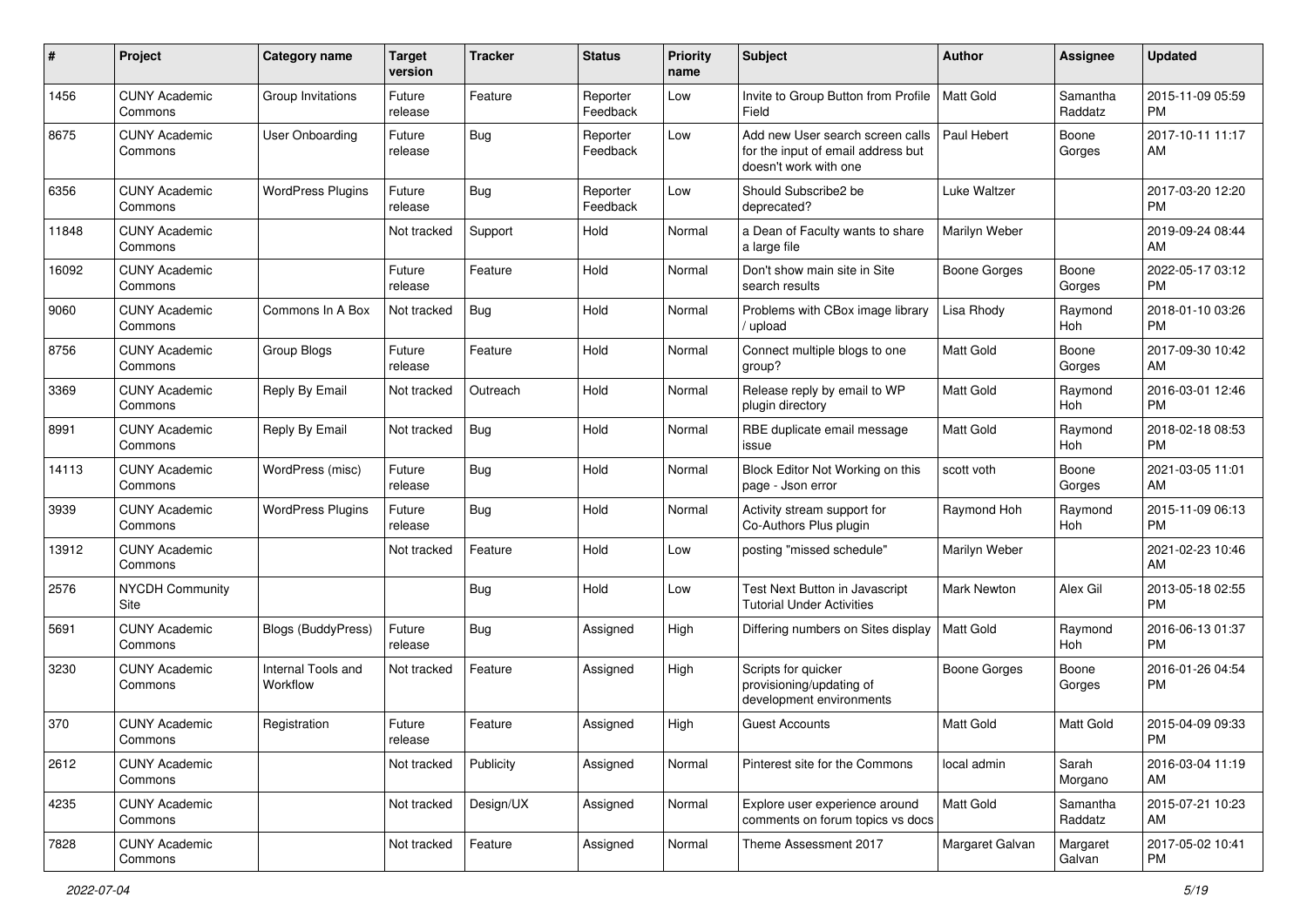| #     | Project                         | Category name             | <b>Target</b><br>version | <b>Tracker</b> | <b>Status</b> | <b>Priority</b><br>name | <b>Subject</b>                                                                        | <b>Author</b>       | Assignee              | <b>Updated</b>                |
|-------|---------------------------------|---------------------------|--------------------------|----------------|---------------|-------------------------|---------------------------------------------------------------------------------------|---------------------|-----------------------|-------------------------------|
| 8837  | <b>CUNY Academic</b><br>Commons |                           | Not tracked              | Feature        | Assigned      | Normal                  | Create a form to request info from<br>people requesting premium<br>themes and plugins | <b>Matt Gold</b>    | Marilyn<br>Weber      | 2017-11-14 03:35<br><b>PM</b> |
| 10368 | <b>CUNY Academic</b><br>Commons |                           | Future<br>release        | Feature        | Assigned      | Normal                  | Use ORCID data to populate<br>academic profile page                                   | Stephen Francoeur   | Boone<br>Gorges       | 2018-09-25 01:53<br><b>PM</b> |
| 11517 | <b>CUNY Academic</b><br>Commons |                           | Not tracked              | Feature        | Assigned      | Normal                  | wp-accessibility plugin should not<br>strip 'target="_blank"' by default              | <b>Boone Gorges</b> | Laurie Hurson         | 2019-09-24 09:57<br>AM        |
| 11519 | <b>CUNY Academic</b><br>Commons |                           | Not tracked              | Support        | Assigned      | Normal                  | comment option not appearing                                                          | Marilyn Weber       |                       | 2019-09-24 10:28<br>AM        |
| 12436 | <b>CUNY Academic</b><br>Commons |                           | Not tracked              | Bug            | Assigned      | Normal                  | Nightly system downtime                                                               | <b>Boone Gorges</b> |                       | 2020-08-01 09:30<br>AM        |
| 2571  | <b>NYCDH Community</b><br>Site  |                           |                          | Feature        | Assigned      | Normal                  | Add Google custom search box to<br>homepage                                           | <b>Mark Newton</b>  | Raymond<br><b>Hoh</b> | 2013-05-18 07:49<br><b>PM</b> |
| 2574  | <b>NYCDH Community</b><br>Site  |                           |                          | Feature        | Assigned      | Normal                  | Add Way to Upload Files to<br>Groups                                                  | Mark Newton         | Raymond<br>Hoh        | 2013-05-18 07:46<br><b>PM</b> |
| 8992  | <b>NYCDH Community</b><br>Site  |                           |                          | Bug            | Assigned      | Normal                  | Multiple RBE error reports                                                            | Matt Gold           | Raymond<br>Hoh        | 2017-12-11 05:43<br><b>PM</b> |
| 2666  | <b>CUNY Academic</b><br>Commons | About page                | Not tracked              | Documentation  | Assigned      | Normal                  | <b>Update About Text</b>                                                              | Chris Stein         | Luke Waltzer          | 2016-03-04 11:19<br>AM        |
| 8900  | <b>CUNY Academic</b><br>Commons | Accessibility             | Future<br>release        | Feature        | Assigned      | Normal                  | Look into tools to enforce<br>accessibility in WP environment                         | Matt Gold           | Boone<br>Gorges       | 2022-04-26 11:59<br>AM        |
| 8901  | <b>CUNY Academic</b><br>Commons | Accessibility             | Future<br>release        | Feature        | Assigned      | Normal                  | Theme analysis for accessibility                                                      | Matt Gold           | Boone<br>Gorges       | 2022-04-26 11:59<br>AM        |
| 1460  | <b>CUNY Academic</b><br>Commons | Analytics                 | Future<br>release        | Feature        | Assigned      | Normal                  | <b>Update System Report</b>                                                           | <b>Brian Foote</b>  | Boone<br>Gorges       | 2015-11-09 06:13<br><b>PM</b> |
| 4070  | <b>CUNY Academic</b><br>Commons | Analytics                 | Not tracked              | Support        | Assigned      | Normal                  | Request for JITP site analytics                                                       | Matt Gold           | Seth Persons          | 2016-02-23 03:09<br><b>PM</b> |
| 5581  | <b>CUNY Academic</b><br>Commons | Analytics                 | Future<br>release        | Feature        | Assigned      | Normal                  | Explore alternatives to Google<br>Analytics                                           | Matt Gold           | Valerie<br>Townsend   | 2020-04-17 03:12<br><b>PM</b> |
| 8836  | <b>CUNY Academic</b><br>Commons | <b>Blogs (BuddyPress)</b> | Future<br>release        | Feature        | Assigned      | Normal                  | Redesign site launch process                                                          | Matt Gold           | Boone<br>Gorges       | 2019-10-03 02:49<br><b>PM</b> |
| 377   | <b>CUNY Academic</b><br>Commons | BuddyPress (misc)         | Future<br>release        | Feature        | Assigned      | Normal                  | Like buttons                                                                          | Matt Gold           | Boone<br>Gorges       | 2010-11-16 05:13<br><b>PM</b> |
| 435   | <b>CUNY Academic</b><br>Commons | BuddyPress (misc)         | Future<br>release        | Feature        | Assigned      | Normal                  | Include Avatar Images in Forum<br><b>Post Notification Emails</b>                     | Matt Gold           | Boone<br>Gorges       | 2010-12-08 12:40<br><b>PM</b> |
| 500   | <b>CUNY Academic</b><br>Commons | <b>BuddyPress (misc)</b>  | Future<br>release        | Feature        | Assigned      | Normal                  | <b>Export Group Data</b>                                                              | Matt Gold           | Boone<br>Gorges       | 2010-12-19 12:09<br><b>PM</b> |
| 554   | <b>CUNY Academic</b><br>Commons | BuddyPress (misc)         | Future<br>release        | Feature        | Assigned      | Normal                  | Add Trackback notifications to<br>site-wide activity feed                             | <b>Matt Gold</b>    | Boone<br>Gorges       | 2015-11-09 06:19<br>PM        |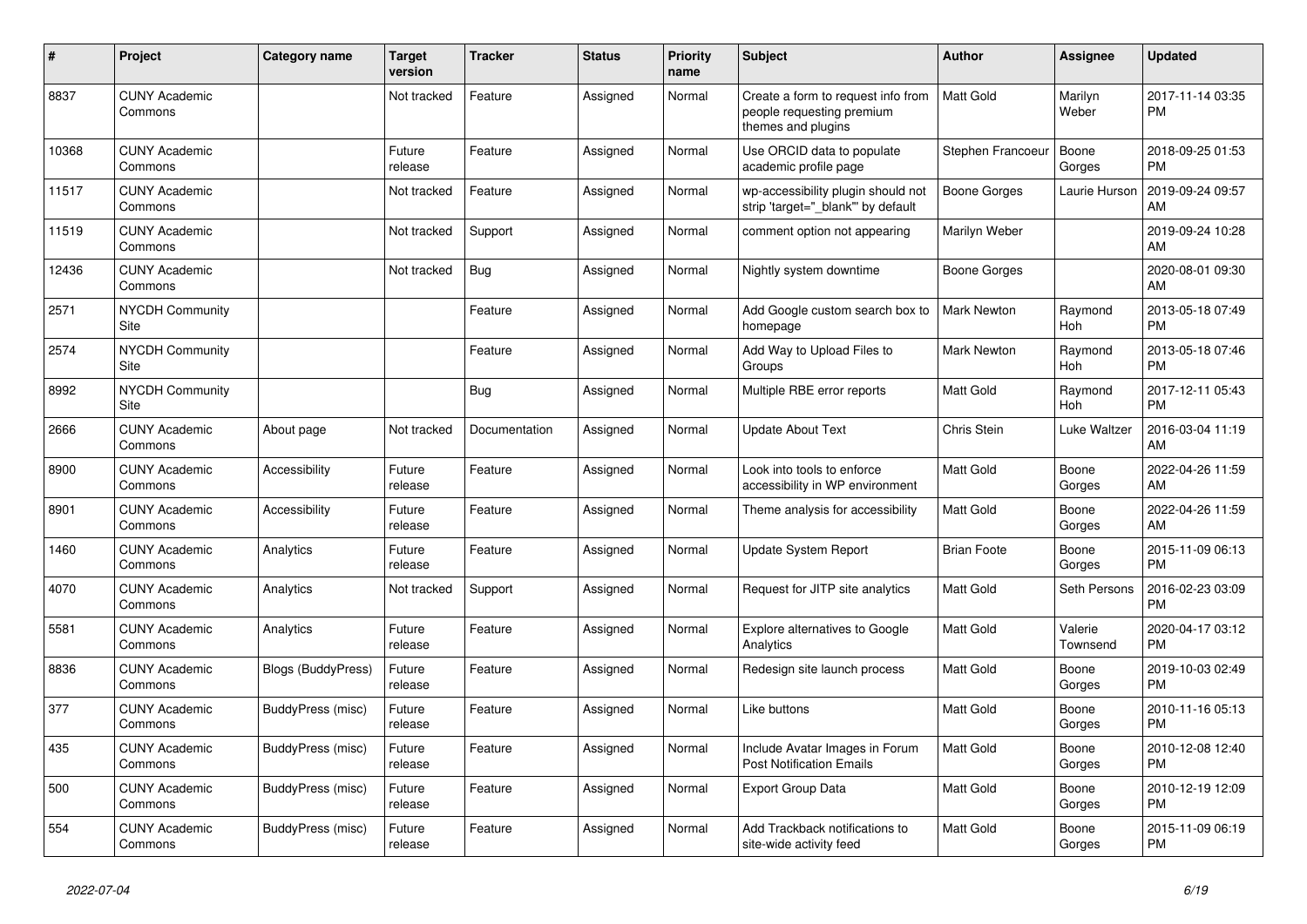| #     | Project                         | <b>Category name</b>       | <b>Target</b><br>version | <b>Tracker</b> | <b>Status</b> | Priority<br>name | <b>Subject</b>                                                             | <b>Author</b>       | <b>Assignee</b>     | <b>Updated</b>                |
|-------|---------------------------------|----------------------------|--------------------------|----------------|---------------|------------------|----------------------------------------------------------------------------|---------------------|---------------------|-------------------------------|
| 599   | <b>CUNY Academic</b><br>Commons | <b>BuddyPress (misc)</b>   | Future<br>release        | Feature        | Assigned      | Normal           | Consider adding rating plugins for<br>BuddyPress/BBPress                   | <b>Matt Gold</b>    | Boone<br>Gorges     | 2011-08-22 06:50<br>PM.       |
| 635   | <b>CUNY Academic</b><br>Commons | BuddyPress (misc)          | Future<br>release        | Feature        | Assigned      | Normal           | Big Blue Button -<br>Videoconferencing in Groups and<br>Blogs              | <b>Matt Gold</b>    | Boone<br>Gorges     | 2011-03-14 03:24<br><b>PM</b> |
| 618   | <b>CUNY Academic</b><br>Commons | <b>BuddyPress Docs</b>     | Future<br>release        | Feature        | Assigned      | Normal           | BuddyPress Docs: export formats                                            | <b>Boone Gorges</b> | Boone<br>Gorges     | 2015-11-09 05:38<br>PM.       |
| 1422  | <b>CUNY Academic</b><br>Commons | <b>BuddyPress Docs</b>     | Future<br>release        | Feature        | Assigned      | Normal           | Make "created Doc" activity icons<br>non-mini                              | <b>Boone Gorges</b> | Boone<br>Gorges     | 2015-11-09 05:48<br>PM.       |
| 1744  | <b>CUNY Academic</b><br>Commons | <b>BuddyPress Docs</b>     | Future<br>release        | Feature        | Assigned      | Normal           | Spreadsheet-style Docs                                                     | Boone Gorges        | Boone<br>Gorges     | 2015-11-09 06:13<br>PM.       |
| 2523  | <b>CUNY Academic</b><br>Commons | <b>BuddyPress Docs</b>     | Future<br>release        | Feature        | Assigned      | Normal           | Allow Users to Upload Images to<br><b>BP</b> Docs                          | Matt Gold           | Boone<br>Gorges     | 2015-11-09 06:14<br><b>PM</b> |
| 4027  | <b>CUNY Academic</b><br>Commons | Commons In A Box           | Not tracked              | Design/UX      | Assigned      | Normal           | Usability review of CBOX update<br>procedures                              | Matt Gold           | Samantha<br>Raddatz | 2015-05-11 06:36<br><b>PM</b> |
| 860   | <b>CUNY Academic</b><br>Commons | Design                     | Future<br>release        | Design/UX      | Assigned      | Normal           | <b>Standardize Button Treatment</b><br><b>Across the Commons</b>           | Chris Stein         | Chris Stein         | 2014-05-01 09:45<br>AM.       |
| 2754  | <b>CUNY Academic</b><br>Commons | Design                     | Future<br>release        | Feature        | Assigned      | Normal           | Determine strategy for CAC logo<br>handling in top header                  | Micki Kaufman       | Chris Stein         | 2015-01-05 08:53<br>PM.       |
| 8902  | <b>CUNY Academic</b><br>Commons | Design                     | Not tracked              | Feature        | Assigned      | Normal           | Report back on research on<br><b>BuddyPress themes</b>                     | Matt Gold           | Michael Smith       | 2017-11-10 12:31<br><b>PM</b> |
| 3524  | <b>CUNY Academic</b><br>Commons | Documentation              | Not tracked              | Documentation  | Assigned      | Normal           | Post describing all you can do<br>when starting up a new blog/group        | Matt Gold           | scott voth          | 2014-10-04 12:56<br>PM.       |
| 15604 | <b>CUNY Academic</b><br>Commons | <b>Email Notifications</b> | Future<br>release        | Feature        | Assigned      | Normal           | Restructure Commons Group<br>Digest Email Messages                         | Matt Gold           | Boone<br>Gorges     | 2022-05-26 10:45<br>AM        |
| 3475  | <b>CUNY Academic</b><br>Commons | Events                     | Future<br>release        | Feature        | Assigned      | Normal           | Request to add plugin to<br>streamline room<br>booking/appointment booking | Naomi Barrettara    | Boone<br>Gorges     | 2014-12-01 05:14<br>PM.       |
| 4053  | <b>CUNY Academic</b><br>Commons | Events                     | Future<br>release        | Feature        | Assigned      | Normal           | Create new tab for past events                                             | <b>Matt Gold</b>    | Boone<br>Gorges     | 2015-05-12 02:10<br>PM.       |
| 4238  | <b>CUNY Academic</b><br>Commons | Events                     | Future<br>release        | Feature        | Assigned      | Normal           | Copy Events to Other Groups?                                               | Matt Gold           | Boone<br>Gorges     | 2015-07-02 10:08<br>AM        |
| 4438  | <b>CUNY Academic</b><br>Commons | Events                     | Future<br>release        | Bug            | Assigned      | Normal           | Events Calendar - Export<br><b>Recurring Events</b>                        | scott voth          | Daniel Jones        | 2016-05-23 04:25<br>PM        |
| 4903  | <b>CUNY Academic</b><br>Commons | Events                     | Future<br>release        | Design/UX      | Assigned      | Normal           | Improving visual appearance of<br>event calendars                          | Matt Gold           | Boone<br>Gorges     | 2016-10-13 11:51<br>AM        |
| 5696  | <b>CUNY Academic</b><br>Commons | Events                     | Future<br>release        | Feature        | Assigned      | Normal           | Events Calendar - display options<br>/ calendar aggregation                | Matt Gold           | Boone<br>Gorges     | 2016-10-13 11:44<br>AM        |
| 653   | <b>CUNY Academic</b><br>Commons | Group Blogs                | Future<br>release        | Feature        | Assigned      | Normal           | Redesign Integration of Groups<br>and Blogs                                | Matt Gold           | Samantha<br>Raddatz | 2015-11-09 05:40<br><b>PM</b> |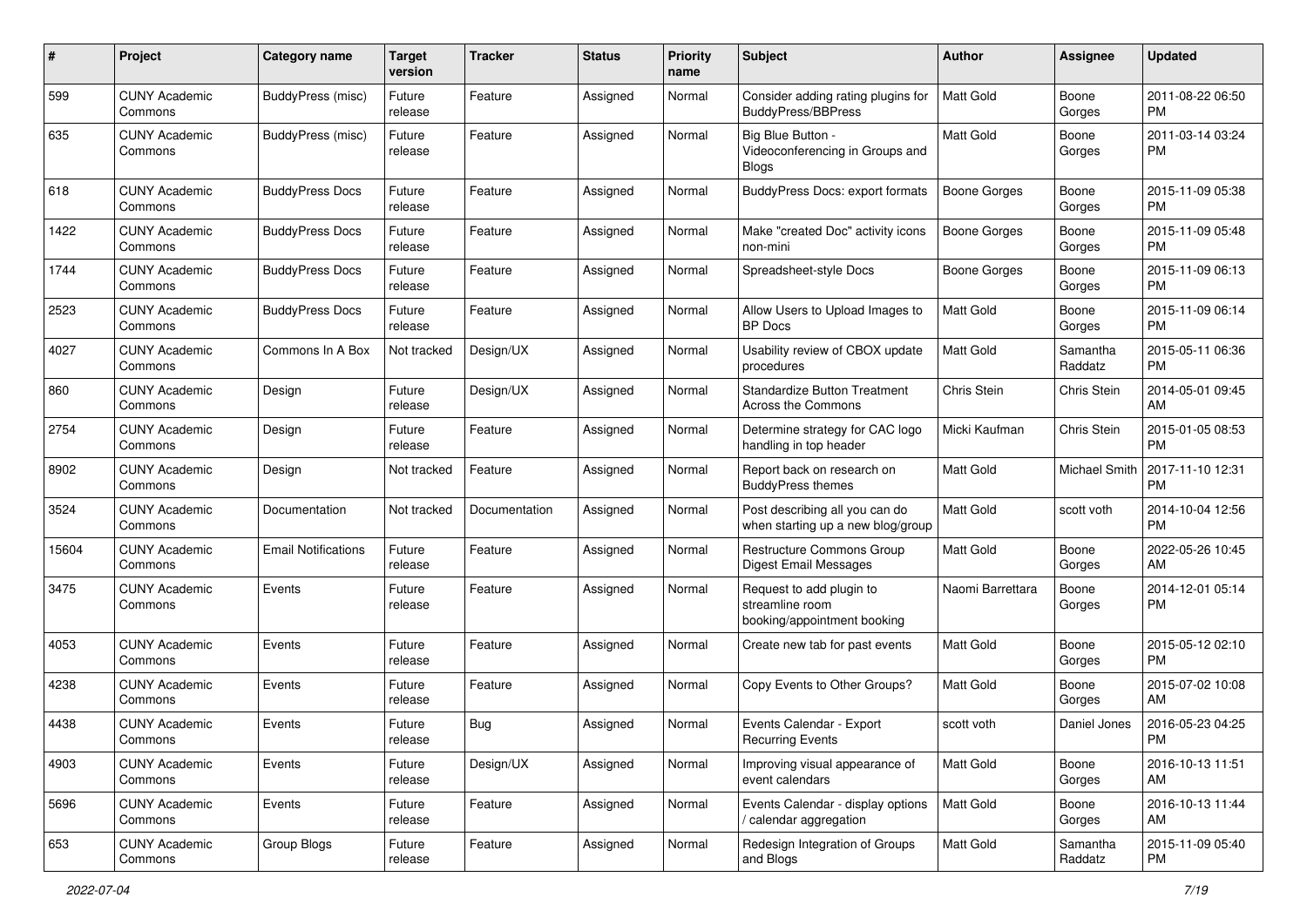| #     | Project                         | <b>Category name</b> | Target<br>version | <b>Tracker</b> | <b>Status</b> | <b>Priority</b><br>name | <b>Subject</b>                                                  | <b>Author</b>     | <b>Assignee</b>     | <b>Updated</b>                |
|-------|---------------------------------|----------------------|-------------------|----------------|---------------|-------------------------|-----------------------------------------------------------------|-------------------|---------------------|-------------------------------|
| 585   | <b>CUNY Academic</b><br>Commons | Group Forums         | Future<br>release | Feature        | Assigned      | Normal                  | Merge Forum Topics                                              | Sarah Morgano     | Boone<br>Gorges     | 2011-07-06 04:11<br><b>PM</b> |
| 3192  | <b>CUNY Academic</b><br>Commons | Group Forums         | Future<br>release | Feature        | Assigned      | Normal                  | Customizable forum views for<br>bbPress 2.x group forums        | Boone Gorges      | Raymond<br>Hoh      | 2015-11-09 12:47<br><b>PM</b> |
| 3193  | <b>CUNY Academic</b><br>Commons | Group Forums         | Future<br>release | Feature        | Assigned      | Normal                  | bbPress 2.x dynamic roles and<br><b>RBE</b>                     | Boone Gorges      | Boone<br>Gorges     | 2014-09-30 01:30<br><b>PM</b> |
| 4221  | <b>CUNY Academic</b><br>Commons | Group Forums         | Future<br>release | Design/UX      | Assigned      | Normal                  | Add 'Number of Posts' display<br>option to Forum page           | Samantha Raddatz  | Samantha<br>Raddatz | 2015-06-26 02:21<br><b>PM</b> |
| 5268  | <b>CUNY Academic</b><br>Commons | Group Forums         | Future<br>release | <b>Bug</b>     | Assigned      | Normal                  | Long-time to post to multiple<br>groups                         | Luke Waltzer      | Daniel Jones        | 2016-09-07 06:31<br><b>PM</b> |
| 9835  | <b>CUNY Academic</b><br>Commons | Group Forums         | Future<br>release | Bug            | Assigned      | Normal                  | add a "like" function?                                          | Marilyn Weber     | <b>Erik Trainer</b> | 2018-06-05 01:49<br><b>PM</b> |
| 10659 | <b>CUNY Academic</b><br>Commons | Group Forums         | Future<br>release | Feature        | Assigned      | Normal                  | Post to multiple groups via email                               | Matt Gold         | Raymond<br>Hoh      | 2018-11-15 12:54<br>AM        |
| 3308  | <b>CUNY Academic</b><br>Commons | Group Invitations    | Future<br>release | Feature        | Assigned      | Normal                  | Allow members to rescind group<br>invitations                   | Matt Gold         | Boone<br>Gorges     | 2015-04-01 08:53<br><b>PM</b> |
| 481   | <b>CUNY Academic</b><br>Commons | Groups (misc)        | Future<br>release | Feature        | Assigned      | Normal                  | ability to archive inactive groups<br>and blogs                 | Michael Mandiberg | Samantha<br>Raddatz | 2015-11-09 05:56<br><b>PM</b> |
| 3458  | <b>CUNY Academic</b><br>Commons | Groups (misc)        | Future<br>release | Feature        | Assigned      | Normal                  | Filter Members of Group by<br>Campus                            | Michael Smith     | Samantha<br>Raddatz | 2014-09-26 08:32<br><b>PM</b> |
| 9015  | <b>CUNY Academic</b><br>Commons | Groups (misc)        | Not tracked       | Outreach       | Assigned      | Normal                  | Email group admins the email<br>addresses of their groups       | Matt Gold         | Matt Gold           | 2018-01-02 09:54<br>AM        |
| 1888  | <b>CUNY Academic</b><br>Commons | Home Page            | Future<br>release | Feature        | Assigned      | Normal                  | Refactor BP MPO Activity Filter to<br>support proper pagination | Sarah Morgano     | Boone<br>Gorges     | 2014-05-01 07:11<br><b>PM</b> |
| 4980  | <b>CUNY Academic</b><br>Commons | Home Page            | Future<br>release | Feature        | Assigned      | Normal                  | CAC Featured Content -- Adding<br>Randomization                 | Matt Gold         | Boone<br>Gorges     | 2016-12-12 03:01<br><b>PM</b> |
| 6995  | <b>CUNY Academic</b><br>Commons | Home Page            | Not tracked       | <b>Bug</b>     | Assigned      | Normal                  | member filter on homepage not<br>working                        | Matt Gold         | Raymond<br>Hoh      | 2016-12-11 09:46<br><b>PM</b> |
| 5234  | <b>CUNY Academic</b><br>Commons | Membership           | Future<br>release | Feature        | Assigned      | Normal                  | Write Unconfirmed patch for WP                                  | Boone Gorges      | Boone<br>Gorges     | 2016-10-24 11:18<br>AM        |
| 3330  | <b>CUNY Academic</b><br>Commons | My Commons           | Future<br>release | Feature        | Assigned      | Normal                  | "Commons Information" tool                                      | Boone Gorges      | Chris Stein         | 2014-09-22 08:46<br><b>PM</b> |
| 3517  | <b>CUNY Academic</b><br>Commons | My Commons           | Future<br>release | Feature        | Assigned      | Normal                  | Mute/Unmute My Commons<br>updates                               | <b>Matt Gold</b>  | Raymond<br>Hoh      | 2015-11-09 01:19<br><b>PM</b> |
| 3536  | <b>CUNY Academic</b><br>Commons | My Commons           | Future<br>release | Feature        | Assigned      | Normal                  | Infinite Scroll on My Commons<br>page                           | Matt Gold         | Raymond<br>Hoh      | 2015-04-13 04:42<br><b>PM</b> |
| 3577  | CUNY Academic<br>Commons        | My Commons           | Future<br>release | Design/UX      | Assigned      | Normal                  | Replies to items in My Commons                                  | <b>Matt Gold</b>  | Raymond<br>Hoh      | 2015-04-09 05:19<br><b>PM</b> |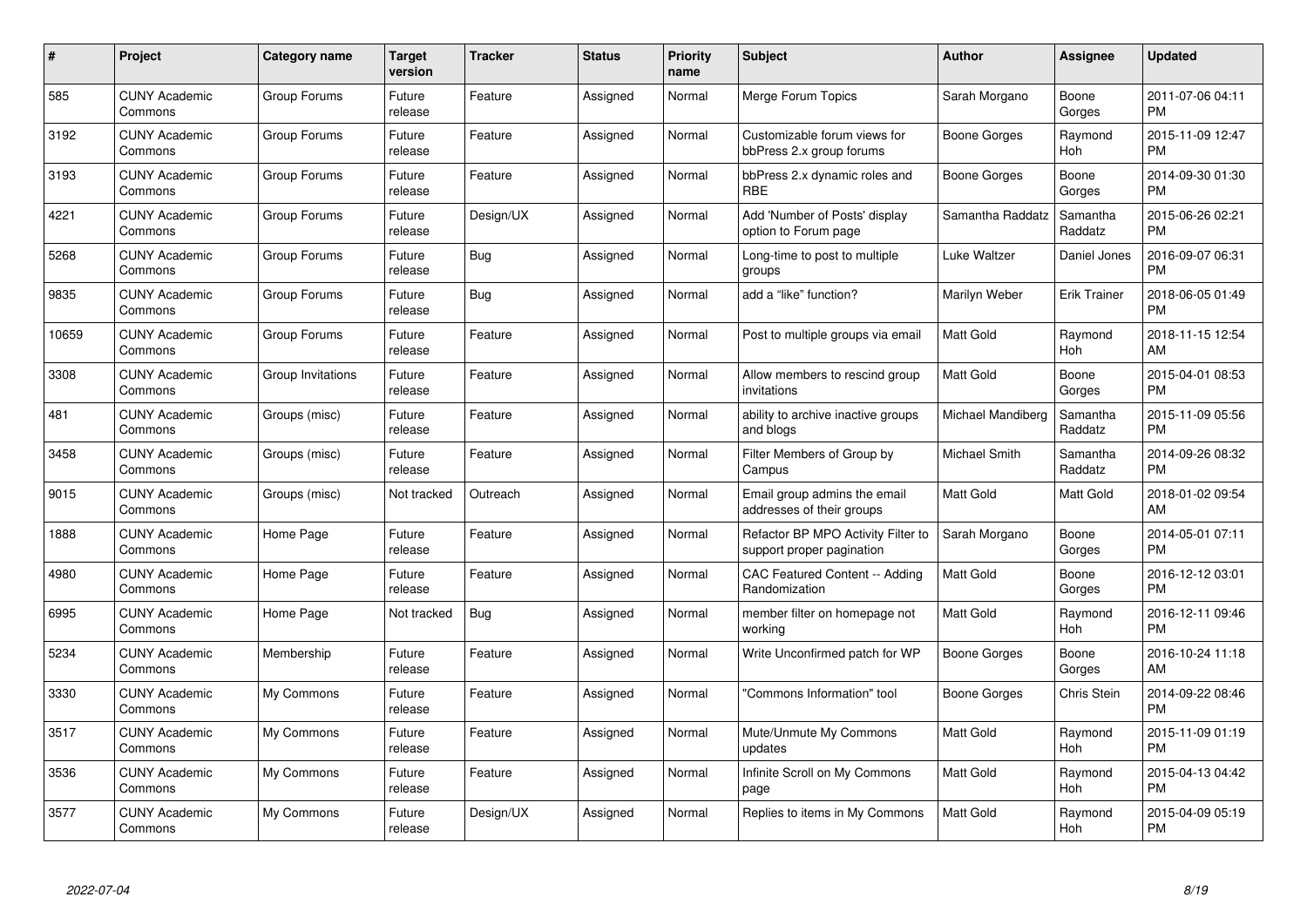| #    | Project                         | <b>Category name</b>    | <b>Target</b><br>version | <b>Tracker</b> | <b>Status</b> | <b>Priority</b><br>name | <b>Subject</b>                                                                             | Author              | <b>Assignee</b>     | <b>Updated</b>                |
|------|---------------------------------|-------------------------|--------------------------|----------------|---------------|-------------------------|--------------------------------------------------------------------------------------------|---------------------|---------------------|-------------------------------|
| 9028 | <b>CUNY Academic</b><br>Commons | Onboarding              | Future<br>release        | Feature        | Assigned      | Normal                  | suggest groups to new members<br>during the registration process                           | <b>Matt Gold</b>    | Chris Stein         | 2018-10-24 12:34<br><b>PM</b> |
| 9895 | <b>CUNY Academic</b><br>Commons | Onboarding              | Future<br>release        | Feature        | Assigned      | Normal                  | Add "Accept Invitation"<br>link/button/function to Group<br>and/or Site invitation emails? | Luke Waltzer        | Boone<br>Gorges     | 2018-06-07 12:42<br><b>PM</b> |
| 5955 | <b>CUNY Academic</b><br>Commons | Outreach                | Future<br>release        | Feature        | Assigned      | Normal                  | Create auto-newsletter for<br>commons members                                              | <b>Matt Gold</b>    | Luke Waltzer        | 2016-08-30 10:34<br>AM        |
| 2832 | <b>CUNY Academic</b><br>Commons | <b>Public Portfolio</b> | Future<br>release        | Feature        | Assigned      | Normal                  | Improve interface for (not)<br>auto-linking profile fields                                 | Boone Gorges        | Chris Stein         | 2015-01-05 08:52<br><b>PM</b> |
| 2881 | <b>CUNY Academic</b><br>Commons | Public Portfolio        | Future<br>release        | Feature        | Assigned      | Normal                  | Redesign the UX for Profiles                                                               | Chris Stein         | Chris Stein         | 2016-10-13 12:45<br><b>PM</b> |
| 3042 | <b>CUNY Academic</b><br>Commons | <b>Public Portfolio</b> | Future<br>release        | Feature        | Assigned      | Normal                  | Browsing member interests                                                                  | <b>Matt Gold</b>    | Boone<br>Gorges     | 2015-03-21 09:04<br><b>PM</b> |
| 3220 | <b>CUNY Academic</b><br>Commons | <b>Public Portfolio</b> | Future<br>release        | Feature        | Assigned      | Normal                  | Add indent/outdent option to<br>Formatting Buttons on Profile<br>Page                      | <b>Matt Gold</b>    | Boone<br>Gorges     | 2014-05-21 10:39<br><b>PM</b> |
| 3768 | <b>CUNY Academic</b><br>Commons | <b>Public Portfolio</b> | Future<br>release        | Feature        | Assigned      | Normal                  | Institutions/Past positions on<br>public portfolios                                        | Matt Gold           | Boone<br>Gorges     | 2018-04-23 10:44<br>AM        |
| 3770 | <b>CUNY Academic</b><br>Commons | Public Portfolio        | Future<br>release        | Feature        | Assigned      | Normal                  | Improve Layout/Formatting of<br>Positions Area on Public Portfolios                        | Matt Gold           | Chris Stein         | 2015-04-01 09:17<br><b>PM</b> |
| 4404 | <b>CUNY Academic</b><br>Commons | <b>Public Portfolio</b> | Future<br>release        | Design/UX      | Assigned      | Normal                  | Change color of permissions info<br>on portfolio editing interface                         | <b>Matt Gold</b>    | Samantha<br>Raddatz | 2015-08-11 05:28<br><b>PM</b> |
| 5827 | <b>CUNY Academic</b><br>Commons | Public Portfolio        | Future<br>release        | Bug            | Assigned      | Normal                  | Academic Interests square bracket   scott voth<br>links not working                        |                     | Chris Stein         | 2016-08-11 11:59<br><b>PM</b> |
| 3510 | <b>CUNY Academic</b><br>Commons | Publicity               | 1.7                      | Publicity      | Assigned      | Normal                  | Post on the News Blog re: 'My<br>Commons'                                                  | Micki Kaufman       | Sarah<br>Morgano    | 2014-10-15 11:18<br>AM        |
| 3511 | <b>CUNY Academic</b><br>Commons | Publicity               | 1.7                      | Publicity      | Assigned      | Normal                  | Social media for 1.7                                                                       | Micki Kaufman       | Sarah<br>Morgano    | 2014-10-14 03:32<br><b>PM</b> |
| 6115 | <b>CUNY Academic</b><br>Commons | Publicity               | Not tracked              | Feature        | Assigned      | Normal                  | create digital signage for GC                                                              | <b>Matt Gold</b>    | scott voth          | 2016-10-11 10:09<br><b>PM</b> |
| 5225 | <b>CUNY Academic</b><br>Commons | Registration            | Future<br>release        | Feature        | Assigned      | Normal                  | On-boarding Issues                                                                         | Luke Waltzer        | Samantha<br>Raddatz | 2016-02-12 02:58<br><b>PM</b> |
| 6671 | <b>CUNY Academic</b><br>Commons | Reply By Email          | Not tracked              | Bug            | Assigned      | Normal                  | "Post too often" RBE error<br>message                                                      | <b>Matt Gold</b>    | Raymond<br>Hoh      | 2016-11-11 09:55<br>AM        |
| 8976 | <b>CUNY Academic</b><br>Commons | Reply By Email          | Not tracked              | Feature        | Assigned      | Normal                  | Package RBE new topics posting?   Matt Gold                                                |                     | Raymond<br>Hoh      | 2017-12-04 02:34<br><b>PM</b> |
| 3002 | <b>CUNY Academic</b><br>Commons | Search                  | Future<br>release        | Feature        | Assigned      | Normal                  | Overhaul CAC search by using<br>external search appliance                                  | <b>Boone Gorges</b> | Boone<br>Gorges     | 2020-07-15 03:05<br><b>PM</b> |
| 3662 | <b>CUNY Academic</b><br>Commons | SEO                     | Future<br>release        | Feature        | Assigned      | Normal                  | Duplicate Content/SEO/Google<br>issues                                                     | Matt Gold           | Raymond<br>Hoh      | 2015-04-13 04:37<br><b>PM</b> |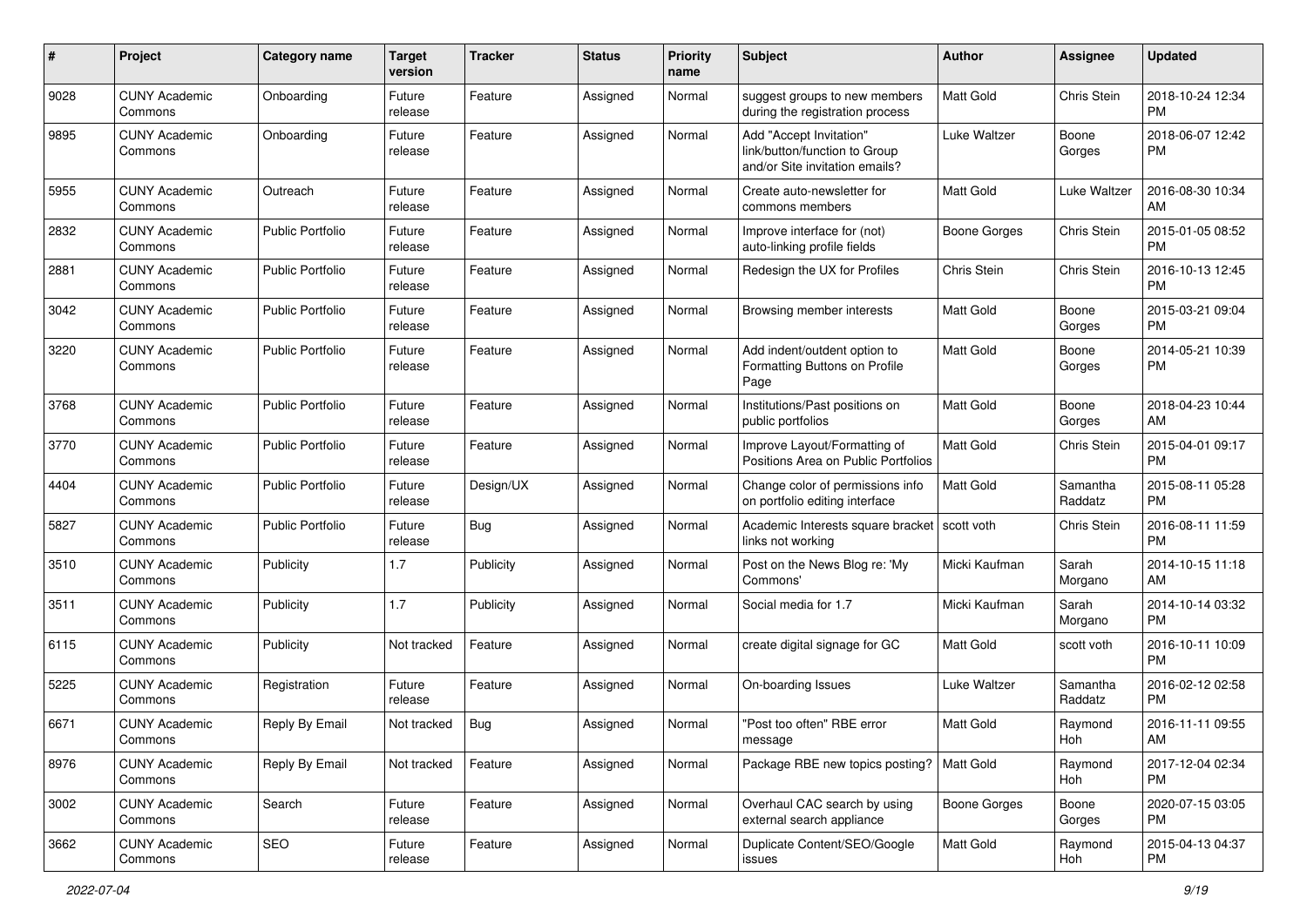| $\pmb{\#}$ | <b>Project</b>                  | <b>Category name</b>     | <b>Target</b><br>version | <b>Tracker</b> | <b>Status</b> | <b>Priority</b><br>name | <b>Subject</b>                                                                                   | <b>Author</b>           | Assignee            | <b>Updated</b>                |
|------------|---------------------------------|--------------------------|--------------------------|----------------|---------------|-------------------------|--------------------------------------------------------------------------------------------------|-------------------------|---------------------|-------------------------------|
| 8898       | <b>CUNY Academic</b><br>Commons | Social Paper             | Not tracked              | Feature        | Assigned      | Normal                  | Usage data on docs and social<br>paper                                                           | <b>Matt Gold</b>        | Matt Gold           | 2017-11-16 11:32<br>AM        |
| 6426       | <b>CUNY Academic</b><br>Commons | Spam/Spam<br>Prevention  | Future<br>release        | Feature        | Assigned      | Normal                  | Force captcha on all comments?                                                                   | <b>Matt Gold</b>        | <b>Tahir Butt</b>   | 2016-10-24 02:06<br><b>PM</b> |
| 8666       | <b>CUNY Academic</b><br>Commons | Teaching                 | Not tracked              | Documentation  | Assigned      | Normal                  | Create Teaching on the Commons<br>Resource Page                                                  | Matt Gold               | Laurie Hurson       | 2019-09-23 03:16<br><b>PM</b> |
| 3090       | <b>CUNY Academic</b><br>Commons | Twitter page             | Future<br>release        | Feature        | Assigned      | Normal                  | Prevent Retweets from showing<br>up on Commons twitter page                                      | Matt Gold               | <b>Tahir Butt</b>   | 2016-10-24 11:31<br>AM        |
| 3473       | <b>CUNY Academic</b><br>Commons | <b>User Experience</b>   | Future<br>release        | Feature        | Assigned      | Normal                  | Commons profile: Add help info<br>about "Positions" replacing "title"                            | Keith Miyake            | Samantha<br>Raddatz | 2015-11-09 02:28<br><b>PM</b> |
| 4661       | <b>CUNY Academic</b><br>Commons | User Experience          | Future<br>release        | Bug            | Assigned      | Normal                  | Simplify Events text                                                                             | Matt Gold               | Samantha<br>Raddatz | 2015-10-02 09:06<br><b>PM</b> |
| 5316       | <b>CUNY Academic</b><br>Commons | <b>User Experience</b>   | Future<br>release        | Feature        | Assigned      | Normal                  | Prompt user email address<br>updates                                                             | <b>Matt Gold</b>        | Stephen Real        | 2016-12-21 03:30<br><b>PM</b> |
| 6298       | <b>CUNY Academic</b><br>Commons | User Experience          | Not tracked              | Design/UX      | Assigned      | Normal                  | Examine data from survey                                                                         | <b>Matt Gold</b>        | Margaret<br>Galvan  | 2016-10-14 12:16<br><b>PM</b> |
| 9941       | <b>CUNY Academic</b><br>Commons | Wiki                     | Not tracked              | Support        | Assigned      | Normal                  | Wiki functionality                                                                               | Matt Gold               | Boone<br>Gorges     | 2018-06-26 10:57<br>AM        |
| 287        | <b>CUNY Academic</b><br>Commons | WordPress (misc)         | Future<br>release        | Feature        | Assigned      | Normal                  | Create troubleshooting tool for<br>account sign-up                                               | Matt Gold               | Boone<br>Gorges     | 2015-11-09 06:17<br><b>PM</b> |
| 365        | <b>CUNY Academic</b><br>Commons | WordPress (misc)         | Future<br>release        | Feature        | Assigned      | Normal                  | <b>Create Mouseover Tooltips</b><br>throughout Site                                              | Matt Gold               | <b>Chris Stein</b>  | 2015-11-09 06:18<br><b>PM</b> |
| 636        | <b>CUNY Academic</b><br>Commons | WordPress (misc)         | Not tracked              | Support        | Assigned      | Normal                  | Create Lynda.com-like Table of<br><b>Contents for Prospective Tutorial</b><br><b>Screencasts</b> | Matt Gold               | scott voth          | 2016-02-23 03:12<br><b>PM</b> |
| 1105       | <b>CUNY Academic</b><br>Commons | WordPress (misc)         | Future<br>release        | Feature        | Assigned      | Normal                  | Rephrase Blog Privacy Options                                                                    | Matt Gold               | Samantha<br>Raddatz | 2015-11-09 06:19<br><b>PM</b> |
| 1508       | <b>CUNY Academic</b><br>Commons | WordPress (misc)         | Future<br>release        | Feature        | Assigned      | Normal                  | Share login cookies across<br>mapped domains                                                     | Boone Gorges            | Boone<br>Gorges     | 2012-07-02 12:12<br><b>PM</b> |
| 2167       | <b>CUNY Academic</b><br>Commons | WordPress (misc)         | Future<br>release        | Bug            | Assigned      | Normal                  | <b>CAC-Livestream Plugin Issues</b>                                                              | Michael Smith           | Dominic<br>Giglio   | 2015-01-02 03:06<br><b>PM</b> |
| 2175       | <b>CUNY Academic</b><br>Commons | WordPress (misc)         | Not tracked              | Support        | Assigned      | Normal                  | Subscibe 2 vs. Jetpack<br>subscription options                                                   | local admin             | Matt Gold           | 2016-01-26 04:58<br><b>PM</b> |
| 3759       | <b>CUNY Academic</b><br>Commons | WordPress (misc)         | Future<br>release        | Feature        | Assigned      | Normal                  | Review Interface for Adding Users<br>to Blogs                                                    | Matt Gold               | Boone<br>Gorges     | 2015-03-24 05:52<br><b>PM</b> |
| 4388       | <b>CUNY Academic</b><br>Commons | WordPress (misc)         | Future<br>release        | Bug            | Assigned      | Normal                  | Repeated request for<br>authentication.                                                          | Alice.Lynn<br>McMichael | Raymond<br>Hoh      | 2015-08-11 07:35<br><b>PM</b> |
| 497        | <b>CUNY Academic</b><br>Commons | <b>WordPress Plugins</b> | Future<br>release        | Feature        | Assigned      | Normal                  | Drag and Drop Ordering on<br>Gallery Post Plugin                                                 | Matt Gold               | Ron Rennick         | 2015-11-09 06:18<br><b>PM</b> |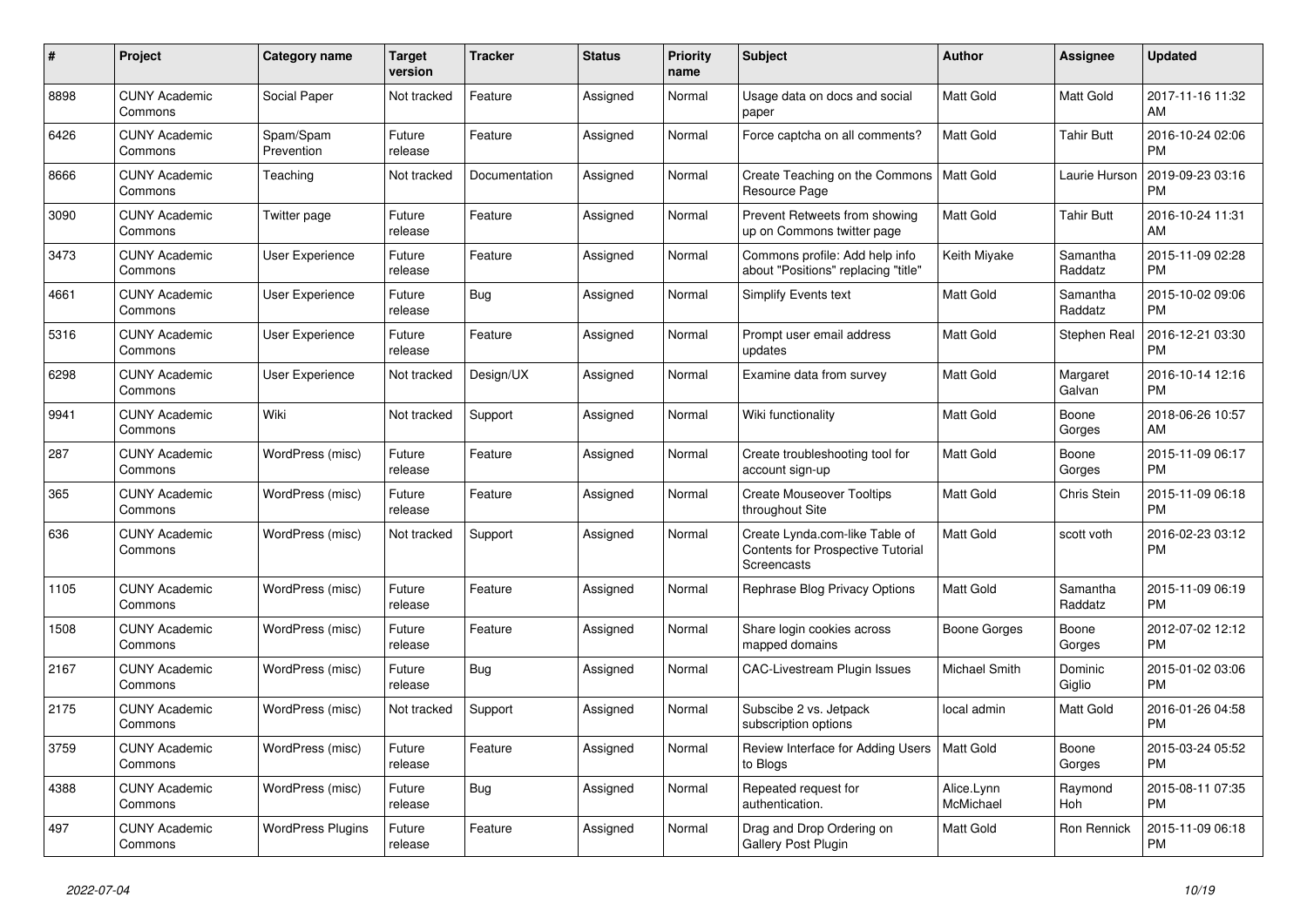| #     | Project                         | <b>Category name</b>       | Target<br>version | <b>Tracker</b> | <b>Status</b> | Priority<br>name | <b>Subject</b>                                                                | <b>Author</b>       | <b>Assignee</b>     | <b>Updated</b>                |
|-------|---------------------------------|----------------------------|-------------------|----------------|---------------|------------------|-------------------------------------------------------------------------------|---------------------|---------------------|-------------------------------|
| 658   | <b>CUNY Academic</b><br>Commons | <b>WordPress Plugins</b>   | Future<br>release | Feature        | Assigned      | Normal           | Rebulid Sitewide Tag Suggestion                                               | <b>Matt Gold</b>    | Boone<br>Gorges     | 2015-01-05 08:47<br><b>PM</b> |
| 8078  | <b>CUNY Academic</b><br>Commons | <b>WordPress Plugins</b>   | Future<br>release | System Upgrade | Assigned      | Normal           | CommentPress Updates                                                          | Margaret Galvan     | Christian<br>Wach   | 2017-05-08 03:49<br><b>PM</b> |
| 13946 | <b>CUNY Academic</b><br>Commons | <b>WordPress Plugins</b>   | 2.1.0             | Support        | Assigned      | Normal           | Custom Embed handler For<br>OneDrive files                                    | scott voth          | Raymond<br>Hoh      | 2022-05-26 10:46<br>AM        |
| 412   | <b>CUNY Academic</b><br>Commons | <b>WordPress Themes</b>    | Future<br>release | Feature        | Assigned      | Normal           | <b>Featured Themes</b>                                                        | Matt Gold           | Dominic<br>Giglio   | 2015-01-05 08:44<br><b>PM</b> |
| 3492  | <b>CUNY Academic</b><br>Commons | <b>WordPress Themes</b>    | Future<br>release | Support        | Assigned      | Normal           | Add CBOX theme to the<br>Commons                                              | scott voth          | Raymond<br>Hoh      | 2014-10-08 05:55<br><b>PM</b> |
| 4986  | <b>CUNY Academic</b><br>Commons | ZenDesk                    | Not tracked       | Support        | Assigned      | Normal           | Prepare documentation for<br>Zendesk re web widget                            | <b>Matt Gold</b>    | Samantha<br>Raddatz | 2016-02-25 03:09<br><b>PM</b> |
| 2577  | <b>NYCDH Community</b><br>Site  |                            |                   | Feature        | Assigned      | Low              | Investigate Potential to Add Links<br>to the Forum                            | <b>Mark Newton</b>  | Alex Gil            | 2013-05-16 09:40<br><b>PM</b> |
| 2618  | <b>NYCDH Community</b><br>Site  |                            |                   | Bug            | Assigned      | Low              | Mark blogs as spam when created<br>by users marked as spam                    | Matt Gold           | Boone<br>Gorges     | 2013-06-09 11:38<br><b>PM</b> |
| 58    | <b>CUNY Academic</b><br>Commons | BuddyPress (misc)          | Future<br>release | Feature        | Assigned      | Low              | Make member search sortable by<br>last name                                   | Roberta Brody       | Boone<br>Gorges     | 2010-08-26 02:38<br><b>PM</b> |
| 310   | <b>CUNY Academic</b><br>Commons | <b>BuddyPress</b> (misc)   | Future<br>release | Feature        | Assigned      | Low              | <b>Friend Request Email</b>                                                   | Matt Gold           | Samantha<br>Raddatz | 2015-11-09 05:08<br><b>PM</b> |
| 1423  | <b>CUNY Academic</b><br>Commons | <b>BuddyPress (misc)</b>   | Future<br>release | Feature        | Assigned      | Low              | Show an avatar for pingback<br>comment activity items                         | Boone Gorges        | Tahir Butt          | 2016-10-24 12:03<br><b>PM</b> |
| 2325  | <b>CUNY Academic</b><br>Commons | <b>BuddyPress (misc)</b>   | Future<br>release | Feature        | Assigned      | Low              | Profile should have separate fields<br>for first/last names                   | local admin         | Boone<br>Gorges     | 2015-11-09 06:09<br><b>PM</b> |
| 519   | <b>CUNY Academic</b><br>Commons | <b>BuddyPress Docs</b>     | Future<br>release | Feature        | Assigned      | Low              | TOC for individual docs - for new<br>BP "wiki-like" plugin                    | scott voth          | Boone<br>Gorges     | 2015-11-09 05:54<br><b>PM</b> |
| 1417  | <b>CUNY Academic</b><br>Commons | <b>BuddyPress Docs</b>     | Future<br>release | Feature        | Assigned      | Low              | Bulk actions for BuddyPress Docs                                              | Boone Gorges        | Boone<br>Gorges     | 2016-10-17 10:41<br><b>PM</b> |
| 1165  | <b>CUNY Academic</b><br>Commons | <b>Email Invitations</b>   | Future<br>release | Feature        | Assigned      | Low              | Allow saved lists of invitees under<br>Send Invites                           | <b>Boone Gorges</b> | Boone<br>Gorges     | 2015-11-09 06:03<br><b>PM</b> |
| 333   | <b>CUNY Academic</b><br>Commons | <b>Email Notifications</b> | Future<br>release | Feature        | Assigned      | Low              | Delay Forum Notification Email<br>Delivery Until After Editing Period<br>Ends | Matt Gold           | Raymond<br>Hoh      | 2015-11-09 06:01<br><b>PM</b> |
| 5016  | <b>CUNY Academic</b><br>Commons | Events                     | Future<br>release | Feature        | Assigned      | Low              | Allow comments to be posted on<br>events                                      | Matt Gold           | Raymond<br>Hoh      | 2019-03-01 02:23<br><b>PM</b> |
| 1192  | <b>CUNY Academic</b><br>Commons | Group Files                | Future<br>release | Feature        | Assigned      | Low              | When posting group files, allow<br>users to add a category without<br>saving  | Matt Gold           | Raymond<br>Hoh      | 2015-11-09 05:53<br><b>PM</b> |
| 3080  | <b>CUNY Academic</b><br>Commons | Group Files                | Future<br>release | Feature        | Assigned      | Low              | Create a system to keep track of<br>file changes                              | Matt Gold           | Boone<br>Gorges     | 2014-02-26 10:04<br>PM        |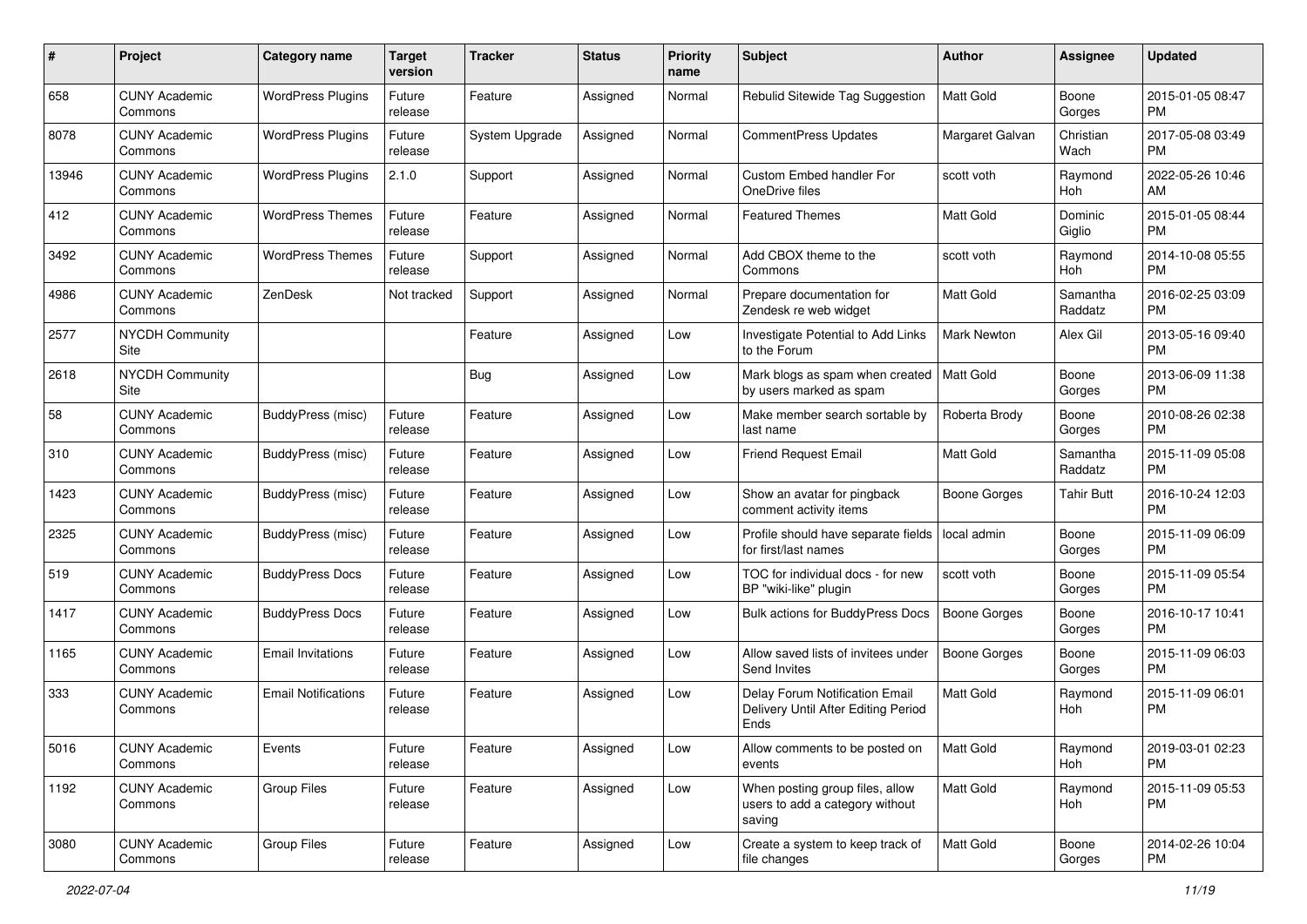| #     | Project                         | Category name            | <b>Target</b><br>version | <b>Tracker</b> | <b>Status</b> | <b>Priority</b><br>name | Subject                                                                                                                                      | Author                  | Assignee            | <b>Updated</b>                |
|-------|---------------------------------|--------------------------|--------------------------|----------------|---------------|-------------------------|----------------------------------------------------------------------------------------------------------------------------------------------|-------------------------|---------------------|-------------------------------|
| 3354  | <b>CUNY Academic</b><br>Commons | <b>Group Files</b>       | Future<br>release        | Feature        | Assigned      | Low                     | Allow Group Download of Multiple<br><b>Selected Files</b>                                                                                    | <b>Matt Gold</b>        | Chris Stein         | 2014-08-01 08:50<br>AM        |
| 6392  | <b>CUNY Academic</b><br>Commons | Group Forums             | Future<br>release        | Design/UX      | Assigned      | Low                     | Composition/Preview Panes in<br>Forum Posts                                                                                                  | Luke Waltzer            | Paige Dupont        | 2016-10-21 04:26<br><b>PM</b> |
| 2610  | <b>CUNY Academic</b><br>Commons | Group Invitations        | Future<br>release        | Feature        | Assigned      | Low                     | Request: Custom invitation<br>message to group invites                                                                                       | local admin             | Boone<br>Gorges     | 2015-11-09 06:13<br><b>PM</b> |
| 1983  | <b>CUNY Academic</b><br>Commons | Home Page                | Future<br>release        | Feature        | Assigned      | Low                     | Media Library integration with<br>Featured Content plugin                                                                                    | Boone Gorges            | Dominic<br>Giglio   | 2014-03-17 10:34<br>AM        |
| 2013  | <b>CUNY Academic</b><br>Commons | <b>Public Portfolio</b>  | Future<br>release        | Feature        | Assigned      | Low                     | Have Profile Privacy Options show   Matt Gold<br>up only for filled-in fields                                                                |                         | Boone<br>Gorges     | 2015-11-09 06:09<br><b>PM</b> |
| 940   | <b>CUNY Academic</b><br>Commons | Redmine                  | Future<br>release        | Feature        | Assigned      | Low                     | Communication with users after<br>releases                                                                                                   | <b>Matt Gold</b>        | Dominic<br>Giglio   | 2012-09-09 04:36<br><b>PM</b> |
| 1562  | <b>CUNY Academic</b><br>Commons | <b>WordPress Plugins</b> | Future<br>release        | Feature        | Assigned      | Low                     | Play with NYT Collaborative<br><b>Authoring Tool</b>                                                                                         | <b>Matt Gold</b>        | Boone<br>Gorges     | 2015-01-05 08:47<br><b>PM</b> |
| 2223  | <b>CUNY Academic</b><br>Commons | <b>WordPress Plugins</b> | Future<br>release        | Feature        | Assigned      | Low                     | Add Participad to the CUNY<br><b>Academic Commons</b>                                                                                        | <b>Matt Gold</b>        | Boone<br>Gorges     | 2014-09-17 10:03<br>PM.       |
| 16294 | <b>CUNY Academic</b><br>Commons |                          |                          | Bug            | New           | Urgent                  | CAC is down                                                                                                                                  | Raffi<br>Khatchadourian |                     | 2022-06-27 02:00<br><b>PM</b> |
| 15685 | <b>CUNY Academic</b><br>Commons |                          |                          | Support        | <b>New</b>    | High                    | problem with chrome?                                                                                                                         | Marilyn Weber           |                     | 2022-04-25 03:40<br><b>PM</b> |
| 13457 | <b>CUNY Academic</b><br>Commons | Group Forums             | 2.0.3                    | Bug            | <b>New</b>    | High                    | Forum post not sending<br>notifications                                                                                                      | Filipa Calado           | Raymond<br>Hoh      | 2022-06-29 11:32<br>AM        |
| 5298  | <b>CUNY Academic</b><br>Commons |                          | Not tracked              | Publicity      | <b>New</b>    | Normal                  | Survey Pop-Up Text                                                                                                                           | Samantha Raddatz        | Samantha<br>Raddatz | 2016-03-22 12:27<br><b>PM</b> |
| 6665  | <b>CUNY Academic</b><br>Commons |                          | Not tracked              | Publicity      | New           | Normal                  | Dead Link in 1.10 announcement<br>post                                                                                                       | Paige Dupont            | Stephen Real        | 2016-12-01 03:11<br><b>PM</b> |
| 8607  | <b>CUNY Academic</b><br>Commons |                          | Not tracked              | Support        | New           | Normal                  | Paypal?                                                                                                                                      | Marilyn Weber           | Matt Gold           | 2018-05-15 01:37<br><b>PM</b> |
| 9908  | <b>CUNY Academic</b><br>Commons |                          | Not tracked              | Feature        | <b>New</b>    | Normal                  | Is it possible to send email<br>updates to users (or an email<br>address not on the list) for only a<br>single page AFTER being<br>prompted? | <b>Michael Shields</b>  | scott voth          | 2018-06-11 01:34<br><b>PM</b> |
| 11392 | <b>CUNY Academic</b><br>Commons |                          | Future<br>release        | Bug            | New           | Normal                  | Migrate users away from<br><b>StatPress</b>                                                                                                  | <b>Boone Gorges</b>     |                     | 2019-04-23 03:53<br><b>PM</b> |
| 11393 | <b>CUNY Academic</b><br>Commons |                          | Not tracked              | Publicity      | New           | Normal                  | After 1.15 release, ceate a hero<br>slide and post about adding a site<br>to a group                                                         | scott voth              | Patrick<br>Sweeney  | 2019-05-14 10:32<br>AM        |
| 11879 | <b>CUNY Academic</b><br>Commons |                          | Not tracked              | Bug            | New           | Normal                  | Hypothesis comments appearing<br>on multiple, different pdfs across<br>blogs                                                                 | Laurie Hurson           | Laurie Hurson       | 2019-09-19 02:39<br>PM.       |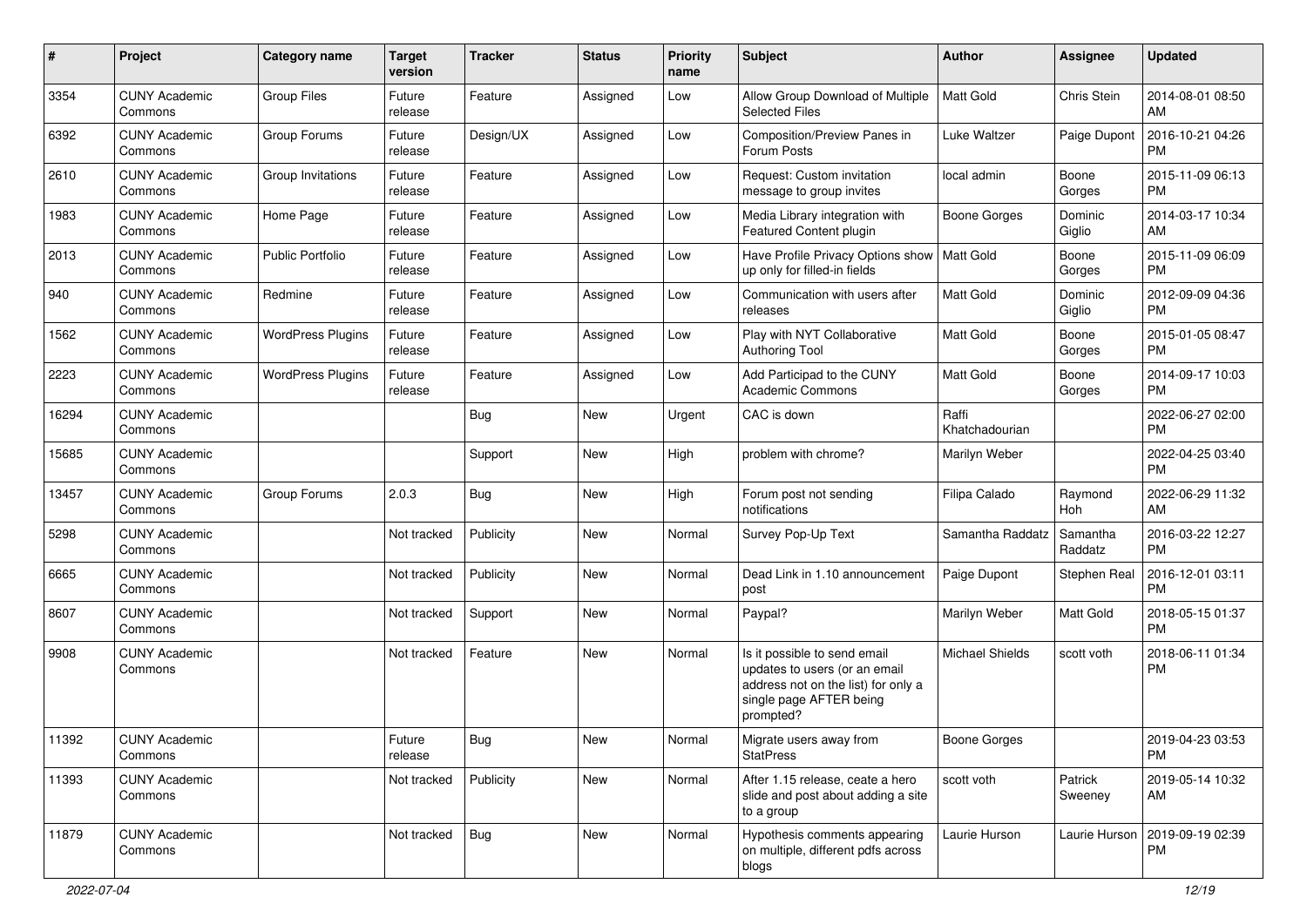| #     | Project                         | <b>Category name</b> | <b>Target</b><br>version | <b>Tracker</b> | <b>Status</b> | <b>Priority</b><br>name | Subject                                                                                    | Author                  | <b>Assignee</b>   | <b>Updated</b>                |
|-------|---------------------------------|----------------------|--------------------------|----------------|---------------|-------------------------|--------------------------------------------------------------------------------------------|-------------------------|-------------------|-------------------------------|
| 12328 | <b>CUNY Academic</b><br>Commons |                      | Not tracked              | Support        | <b>New</b>    | Normal                  | Sign up Code for Non-CUNY<br>Faculty                                                       | Laurie Hurson           |                   | 2020-01-28 10:25<br>AM        |
| 12352 | <b>CUNY Academic</b><br>Commons |                      | Not tracked              | Support        | New           | Normal                  | "posts list" page builder block<br>option                                                  | Marilyn Weber           |                   | 2020-02-03 01:29<br><b>PM</b> |
| 12911 | <b>CUNY Academic</b><br>Commons |                      | Not tracked              | Feature        | <b>New</b>    | Normal                  | Block access to xmlrpc.php based<br>on User-Agent                                          | <b>Boone Gorges</b>     | Boone<br>Gorges   | 2020-06-09 05:12<br><b>PM</b> |
| 13286 | <b>CUNY Academic</b><br>Commons |                      | Not tracked              | Support        | <b>New</b>    | Normal                  | problem connecting with<br>WordPress app                                                   | Marilyn Weber           | Raymond<br>Hoh    | 2020-09-08 11:16<br>AM        |
| 13949 | <b>CUNY Academic</b><br>Commons |                      | Not tracked              | Bug            | <b>New</b>    | Normal                  | Continued debugging of runaway<br>MySQL connections                                        | <b>Matt Gold</b>        | Boone<br>Gorges   | 2021-09-14 10:42<br>AM        |
| 14394 | <b>CUNY Academic</b><br>Commons |                      | Not tracked              | Feature        | New           | Normal                  | Commons News Site - redesign                                                               | scott voth              | scott voth        | 2021-09-14 10:46<br>AM        |
| 14475 | <b>CUNY Academic</b><br>Commons |                      | Not tracked              | Publicity      | <b>New</b>    | Normal                  | OER Showcase Page                                                                          | Laurie Hurson           | Laurie Hurson     | 2021-09-14 10:46<br>AM        |
| 14792 | <b>CUNY Academic</b><br>Commons |                      |                          | Bug            | <b>New</b>    | Normal                  | Inconsistent email notifications<br>from gravity forms                                     | Raffi<br>Khatchadourian |                   | 2021-10-04 01:50<br><b>PM</b> |
| 14936 | <b>CUNY Academic</b><br>Commons |                      |                          | Bug            | New           | Normal                  | Commons websites blocked by<br>SPS campus network                                          | Laurie Hurson           |                   | 2021-11-03 03:57<br><b>PM</b> |
| 14940 | <b>CUNY Academic</b><br>Commons |                      |                          | Bug            | <b>New</b>    | Normal                  | Discrepancy between Commons<br>profile "sites" and actual # of sites                       | Laurie Hurson           |                   | 2021-11-08 11:09<br>AM        |
| 15045 | <b>CUNY Academic</b><br>Commons |                      |                          | Support        | <b>New</b>    | Normal                  | no result for KCeL in the search<br>box on the commons                                     | Marilyn Weber           |                   | 2021-12-10 11:29<br>AM        |
| 15565 | <b>CUNY Academic</b><br>Commons |                      |                          | Support        | <b>New</b>    | Normal                  | Events - send updates to an email<br>listserv                                              | Marilyn Weber           |                   | 2022-03-10 01:06<br><b>PM</b> |
| 15757 | <b>CUNY Academic</b><br>Commons |                      |                          | Bug            | New           | Normal                  | Members # do not match                                                                     | Laurie Hurson           |                   | 2022-03-30 04:52<br><b>PM</b> |
| 15816 | <b>CUNY Academic</b><br>Commons |                      | Not tracked              | Support        | <b>New</b>    | Normal                  | slow loading at SPS                                                                        | Marilyn Weber           |                   | 2022-04-05 01:26<br><b>PM</b> |
| 15883 | <b>CUNY Academic</b><br>Commons |                      | 2.1.0                    | Feature        | <b>New</b>    | Normal                  | Release BPGES update                                                                       | Boone Gorges            | Boone<br>Gorges   | 2022-05-26 10:39<br>AM        |
| 16307 | <b>CUNY Academic</b><br>Commons |                      |                          | Bug            | New           | Normal                  | Add brief messaging to<br>accept/decline group membership<br>requests                      | <b>Matt Gold</b>        | Boone<br>Gorges   | 2022-06-27 06:13<br>PM        |
| 16318 | <b>CUNY Academic</b><br>Commons |                      |                          | Bug            | New           | Normal                  | Unable to Access block editor or<br>embed YouTube videos in new<br>pages, in one site only | Syelle Graves           |                   | 2022-07-01 06:53<br><b>PM</b> |
| 11968 | JustPublics@365<br>MediaCamp    |                      |                          | Feature        | New           | Normal                  | Nanoscience Retractable Display<br>Unit                                                    | Donald Cherry           | Bonnie<br>Eissner | 2021-02-19 08:50<br>AM        |
| 10839 | <b>CUNY Academic</b><br>Commons | About page           | Not tracked              | Support        | New           | Normal                  | <b>Mission Statement Needs</b><br>Revision                                                 | scott voth              | Matt Gold         | 2018-12-26 10:58<br>AM        |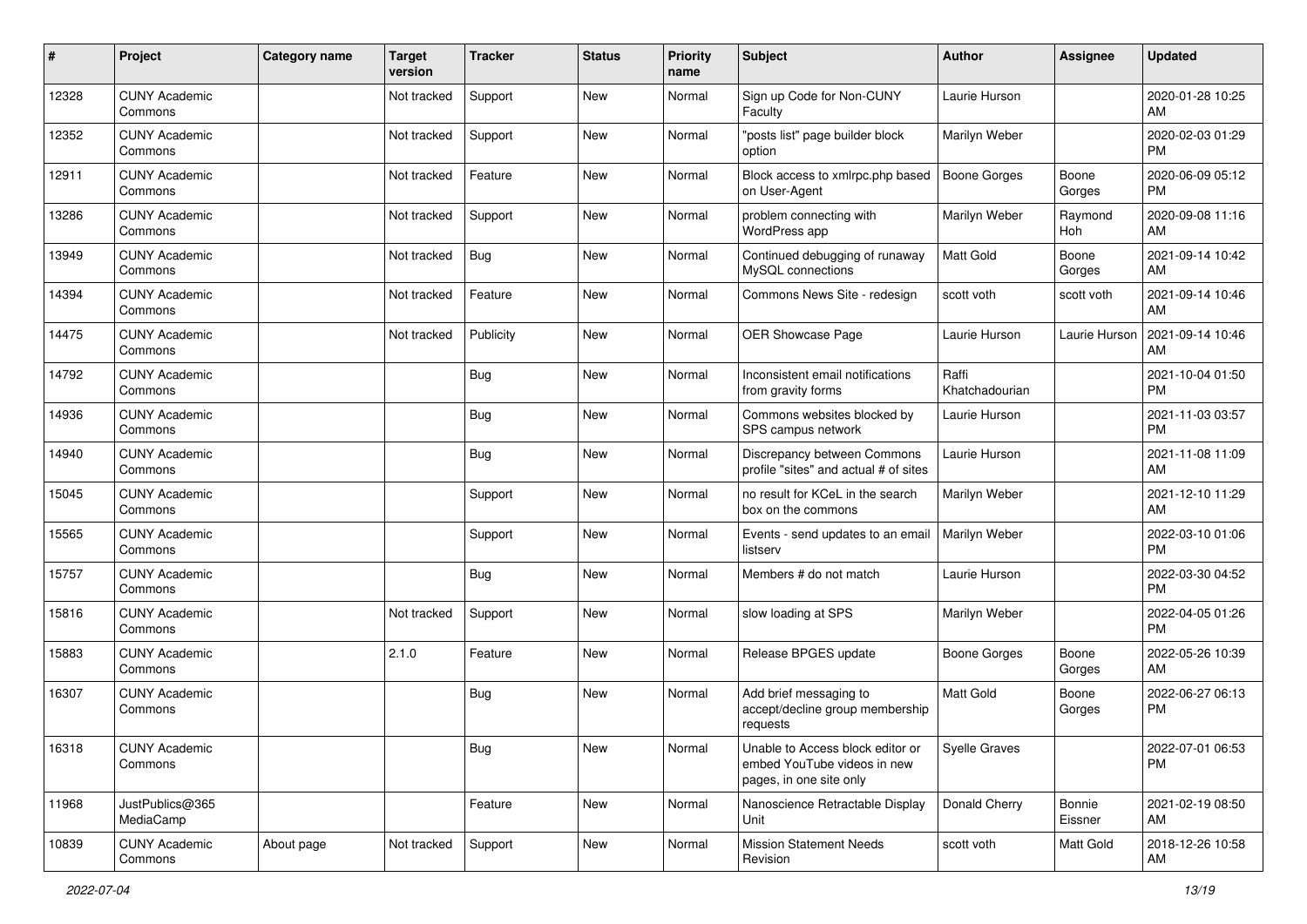| $\#$  | Project                         | <b>Category name</b>      | <b>Target</b><br>version | <b>Tracker</b> | <b>Status</b> | <b>Priority</b><br>name | <b>Subject</b>                                                                            | <b>Author</b>           | Assignee              | <b>Updated</b>                |
|-------|---------------------------------|---------------------------|--------------------------|----------------|---------------|-------------------------|-------------------------------------------------------------------------------------------|-------------------------|-----------------------|-------------------------------|
| 4972  | <b>CUNY Academic</b><br>Commons | Analytics                 | Not tracked              | <b>Bug</b>     | New           | Normal                  | <b>Newsletter Analytics</b>                                                               | Stephen Real            | Matt Gold             | 2015-12-09 12:54<br><b>PM</b> |
| 5679  | <b>CUNY Academic</b><br>Commons | Analytics                 | Not tracked              | Feature        | New           | Normal                  | Logged In Users for GA                                                                    | <b>Valerie Townsend</b> | Valerie<br>Townsend   | 2016-06-11 09:49<br>AM        |
| 15210 | <b>CUNY Academic</b><br>Commons | Analytics                 | Not tracked              | Design/UX      | <b>New</b>    | Normal                  | Google Analytics improvements                                                             | Colin McDonald          | Boone<br>Gorges       | 2022-05-24 10:47<br>AM        |
| 7022  | <b>CUNY Academic</b><br>Commons | Announcements             | Future<br>release        | Bug            | <b>New</b>    | Normal                  | Sitewide announcements should<br>be displayed on, and dismissable<br>from, mapped domains | Boone Gorges            | Boone<br>Gorges       | 2018-03-22 10:18<br>AM        |
| 4635  | <b>CUNY Academic</b><br>Commons | Authentication            | Future<br>release        | Feature        | <b>New</b>    | Normal                  | Allow non-WP authentication                                                               | Boone Gorges            | Sonja Leix            | 2019-03-01 02:05<br><b>PM</b> |
| 9720  | <b>CUNY Academic</b><br>Commons | Authentication            | Future<br>release        | Feature        | <b>New</b>    | Normal                  | The Commons should be an<br>oAuth provider                                                | Boone Gorges            |                       | 2019-03-01 02:04<br><b>PM</b> |
| 6078  | <b>CUNY Academic</b><br>Commons | <b>Blogs (BuddyPress)</b> | Future<br>release        | Feature        | <b>New</b>    | Normal                  | <b>Explore Adding Network Blog</b><br>Metadata Plugin                                     | Luke Waltzer            | Luke Waltzer          | 2016-10-11 10:29<br><b>PM</b> |
| 8835  | <b>CUNY Academic</b><br>Commons | <b>Blogs (BuddyPress)</b> | Future<br>release        | Feature        | <b>New</b>    | Normal                  | Extend cuny.is shortlinks to sites                                                        | Luke Waltzer            | Boone<br>Gorges       | 2022-04-26 11:59<br>AM        |
| 7624  | <b>CUNY Academic</b><br>Commons | BuddyPress (misc)         | Future<br>release        | Design/UX      | <b>New</b>    | Normal                  | <b>BP Notifications</b>                                                                   | Luke Waltzer            | Paige Dupont          | 2017-02-08 10:43<br><b>PM</b> |
| 11243 | <b>CUNY Academic</b><br>Commons | BuddyPress (misc)         | Future<br>release        | <b>Bug</b>     | New           | Normal                  | Audit bp-custom.php                                                                       | Raymond Hoh             | Raymond<br><b>Hoh</b> | 2022-04-26 11:59<br>AM        |
| 4226  | <b>CUNY Academic</b><br>Commons | <b>BuddyPress Docs</b>    | Future<br>release        | Design/UX      | New           | Normal                  | Add option to connect a Doc with<br>a Group                                               | Samantha Raddatz        | Samantha<br>Raddatz   | 2015-09-09 04:08<br><b>PM</b> |
| 13466 | <b>CUNY Academic</b><br>Commons | Cavalcade                 | Future<br>release        | Feature        | <b>New</b>    | Normal                  | Automated cleanup for duplicate<br>Cavalcade tasks                                        | Boone Gorges            | Boone<br>Gorges       | 2020-10-13 05:24<br><b>PM</b> |
| 10226 | <b>CUNY Academic</b><br>Commons | Courses                   | Future<br>release        | Feature        | New           | Normal                  | Add "My Courses" to drop down<br>list                                                     | scott voth              | Boone<br>Gorges       | 2021-11-19 12:42<br><b>PM</b> |
| 11789 | <b>CUNY Academic</b><br>Commons | Courses                   | Future<br>release        | Feature        | New           | Normal                  | Ability to remove item from<br>Courses list                                               | Laurie Hurson           | Sonja Leix            | 2019-09-24 12:28<br><b>PM</b> |
| 12438 | <b>CUNY Academic</b><br>Commons | Courses                   | Not tracked              | <b>Bug</b>     | New           | Normal                  | Site appearing twice                                                                      | Laurie Hurson           | Boone<br>Gorges       | 2020-02-18 01:34<br><b>PM</b> |
| 9420  | <b>CUNY Academic</b><br>Commons | cuny.is                   | Not tracked              | Feature        | <b>New</b>    | Normal                  | Request for http://cuny.is/streams                                                        | Raffi<br>Khatchadourian | Marilyn<br>Weber      | 2018-04-02 10:08<br>AM        |
| 10439 | <b>CUNY Academic</b><br>Commons | Design                    | 2.1.0                    | Design/UX      | <b>New</b>    | Normal                  | Create Style Guide for Commons                                                            | Sonja Leix              | Sara Cannon           | 2022-06-28 01:43<br><b>PM</b> |
| 16199 | <b>CUNY Academic</b><br>Commons | <b>Directories</b>        | 2.0.3                    | Bug            | New           | Normal                  | Removed "Semester" Filter from<br><b>Courses Directory</b>                                | Laurie Hurson           | Boone<br>Gorges       | 2022-06-29 11:32<br>AM        |
| 4225  | <b>CUNY Academic</b><br>Commons | DiRT Integration          | Future<br>release        | Design/UX      | <b>New</b>    | Normal                  | Add information to DIRT page (in<br>Create a Group)                                       | Samantha Raddatz        | Matt Gold             | 2015-06-26 03:14<br><b>PM</b> |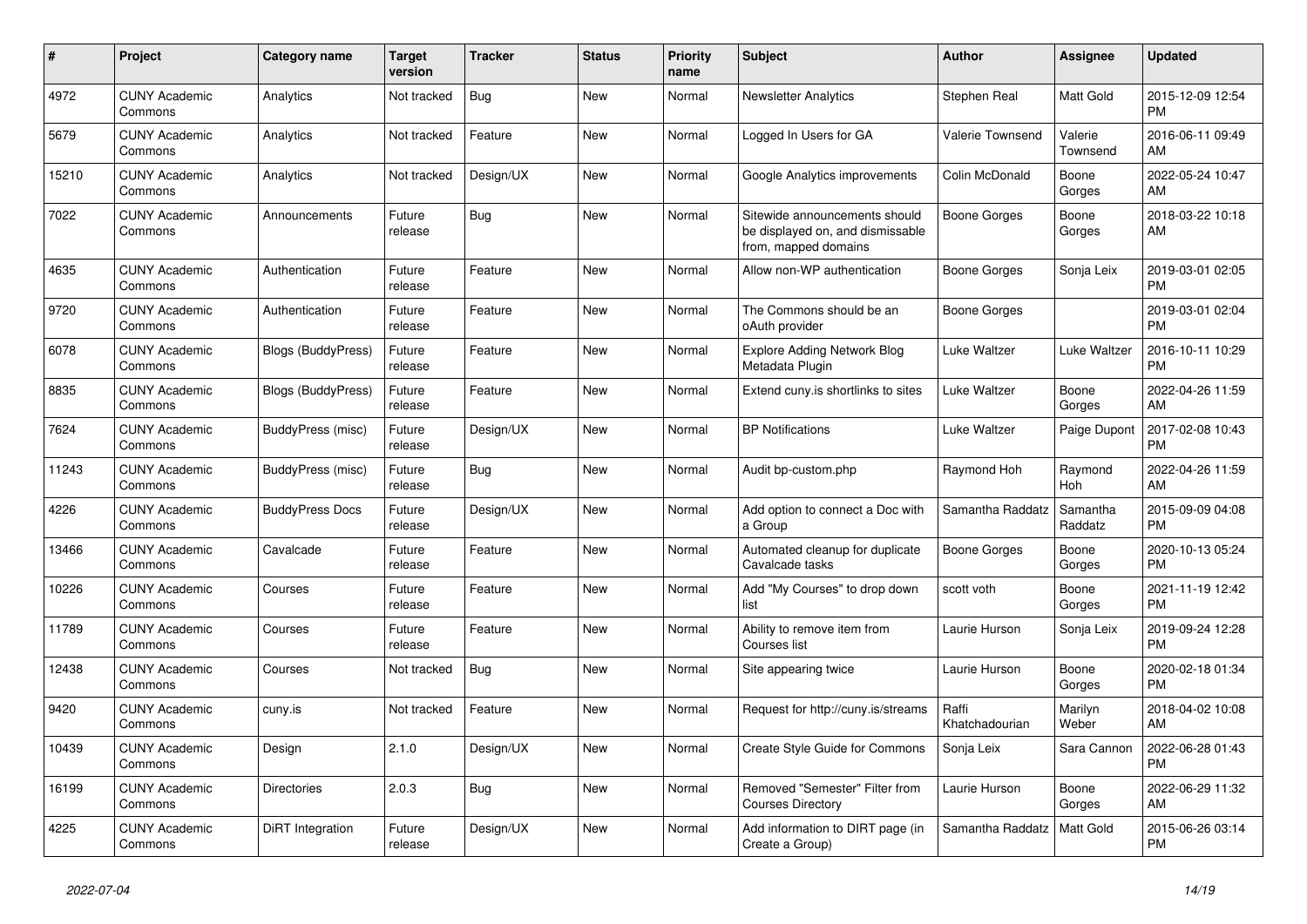| #     | Project                         | <b>Category name</b>       | <b>Target</b><br>version | <b>Tracker</b> | <b>Status</b> | <b>Priority</b><br>name | <b>Subject</b>                                                                             | <b>Author</b>          | Assignee           | <b>Updated</b>                |
|-------|---------------------------------|----------------------------|--------------------------|----------------|---------------|-------------------------|--------------------------------------------------------------------------------------------|------------------------|--------------------|-------------------------------|
| 14496 | <b>CUNY Academic</b><br>Commons | Domain Mapping             | Future<br>release        | Bug            | <b>New</b>    | Normal                  | Mapped domain SSO uses<br>third-party cookies                                              | Raymond Hoh            | Raymond<br>Hoh     | 2021-05-24 04:03<br><b>PM</b> |
| 5992  | <b>CUNY Academic</b><br>Commons | <b>Email Notifications</b> | Future<br>release        | Feature        | <b>New</b>    | Normal                  | Changing the From line of<br>autogenerated blog emails                                     | Marilyn Weber          |                    | 2018-09-27 05:19<br><b>PM</b> |
| 12042 | <b>CUNY Academic</b><br>Commons | <b>Email Notifications</b> | Future<br>release        | Feature        | <b>New</b>    | Normal                  | Improved error logging for BPGES<br>send queue                                             | Boone Gorges           | Boone<br>Gorges    | 2021-11-19 12:25<br><b>PM</b> |
| 4481  | <b>CUNY Academic</b><br>Commons | Events                     | Future<br>release        | Feature        | <b>New</b>    | Normal                  | Group admins/mods should have<br>the ability to unlink an event from<br>the group          | Boone Gorges           | Boone<br>Gorges    | 2017-04-24 03:53<br><b>PM</b> |
| 4592  | <b>CUNY Academic</b><br>Commons | Events                     | Future<br>release        | Design/UX      | New           | Normal                  | Event Creation - Venue Dropdown<br>Slow                                                    | Samantha Raddatz       | Boone<br>Gorges    | 2015-09-14 04:56<br><b>PM</b> |
| 11531 | <b>CUNY Academic</b><br>Commons | Events                     | Future<br>release        | Feature        | New           | Normal                  | Main Events calendar should<br>include non-public events that<br>user has access to        | scott voth             | Boone<br>Gorges    | 2019-06-11 10:00<br>AM        |
| 3580  | <b>CUNY Academic</b><br>Commons | Group Blogs                | Future<br>release        | Feature        | <b>New</b>    | Normal                  | Multiple blogs per group                                                                   | Boone Gorges           | Boone<br>Gorges    | 2018-02-20 02:02<br><b>PM</b> |
| 11834 | <b>CUNY Academic</b><br>Commons | <b>Group Files</b>         | Future<br>release        | Feature        | <b>New</b>    | Normal                  | Improved tools for managing<br>group file folders                                          | Boone Gorges           | Sonja Leix         | 2019-09-06 03:55<br><b>PM</b> |
| 12091 | <b>CUNY Academic</b><br>Commons | <b>Group Files</b>         | Future<br>release        | Feature        | New           | Normal                  | Improved pre-upload file validation   Boone Gorges<br>for bp-group-documents               |                        | Boone<br>Gorges    | 2019-11-14 01:21<br><b>PM</b> |
| 3059  | <b>CUNY Academic</b><br>Commons | Group Forums               | Future<br>release        | Design/UX      | New           | Normal                  | Forum Post Permissable Content<br><b>Explanatory Text</b>                                  | Chris Stein            | Chris Stein        | 2015-04-02 11:27<br>AM        |
| 7928  | <b>CUNY Academic</b><br>Commons | Group Forums               | Not tracked              | Bug            | New           | Normal                  | Duplicate Forum post                                                                       | Luke Waltzer           | Raymond<br>Hoh     | 2017-04-11 09:27<br><b>PM</b> |
| 13199 | <b>CUNY Academic</b><br>Commons | Group Forums               | Future<br>release        | Feature        | <b>New</b>    | Normal                  | Favoring Groups over bbPress<br>plugin                                                     | Colin McDonald         | Colin<br>McDonald  | 2021-11-19 12:28<br><b>PM</b> |
| 13358 | <b>CUNY Academic</b><br>Commons | Group Forums               | Future<br>release        | Feature        | <b>New</b>    | Normal                  | Improved UI for group forum<br>threading settings                                          | Boone Gorges           | Raymond<br>Hoh     | 2021-11-19 12:27<br><b>PM</b> |
| 13370 | <b>CUNY Academic</b><br>Commons | Group Library              | Future<br>release        | Feature        | <b>New</b>    | Normal                  | Library bulk deletion and folder<br>editing                                                | Colin McDonald         | Boone<br>Gorges    | 2020-10-13 10:41<br>AM        |
| 13650 | <b>CUNY Academic</b><br>Commons | Group Library              | Future<br>release        | Feature        | New           | Normal                  | Forum Attachments in Group<br>Library                                                      | Laurie Hurson          |                    | 2021-11-19 12:30<br><b>PM</b> |
| 14309 | <b>CUNY Academic</b><br>Commons | Group Library              | Future<br>release        | Feature        | New           | Normal                  | Better handling of<br>bp_group_document file download<br>attempts when file is not present | Boone Gorges           | Boone<br>Gorges    | 2021-11-19 12:28<br><b>PM</b> |
| 11883 | <b>CUNY Academic</b><br>Commons | Help/Codex                 | Not tracked              | Support        | <b>New</b>    | Normal                  | Need Embedding Help Page<br>Update (Tableau)                                               | <b>Anthony Wheeler</b> | scott voth         | 2019-09-24 08:49<br>AM        |
| 12392 | <b>CUNY Academic</b><br>Commons | Help/Codex                 | Not tracked              | Documentation  | <b>New</b>    | Normal                  | <b>Updates to Common Commons</b><br>Questions on Help Page                                 | scott voth             | Margaret<br>Galvan | 2020-02-11 10:53<br>AM        |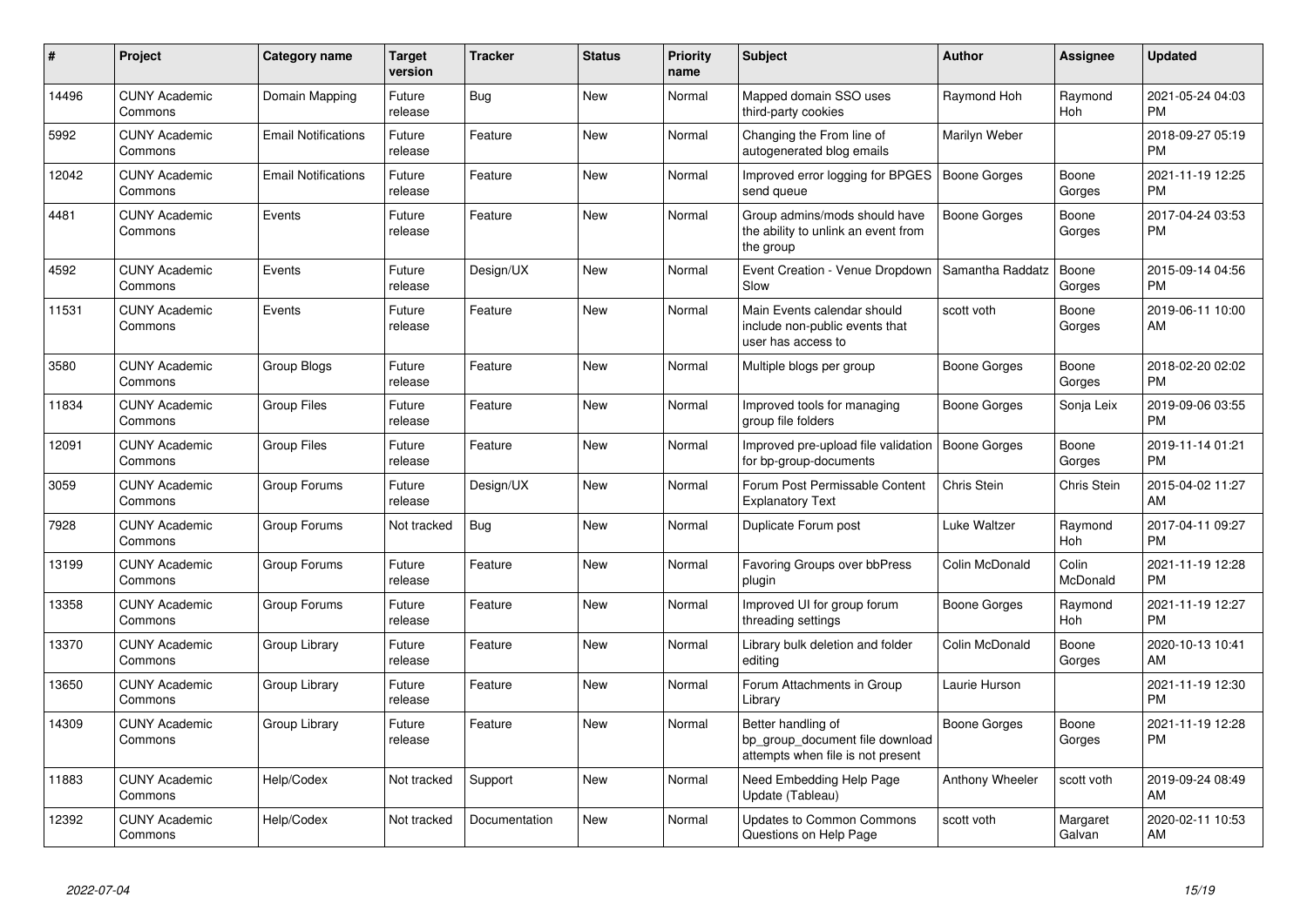| $\pmb{\#}$ | <b>Project</b>                  | <b>Category name</b>           | <b>Target</b><br>version | <b>Tracker</b> | <b>Status</b> | <b>Priority</b><br>name | <b>Subject</b>                                                                 | <b>Author</b>       | Assignee            | <b>Updated</b>                |
|------------|---------------------------------|--------------------------------|--------------------------|----------------|---------------|-------------------------|--------------------------------------------------------------------------------|---------------------|---------------------|-------------------------------|
| 10580      | <b>CUNY Academic</b><br>Commons | Information<br>Architecture    | Future<br>release        | Design/UX      | New           | Normal                  | Primary nav item review                                                        | Boone Gorges        | Sara Cannon         | 2022-06-28 01:29<br><b>PM</b> |
| 13891      | <b>CUNY Academic</b><br>Commons | Internal Tools and<br>Workflow | 2.1.0                    | Feature        | New           | Normal                  | Migrate automated linting to<br>GitHub Actions                                 | Boone Gorges        | Jeremy Felt         | 2022-06-29 11:13<br>AM        |
| 15194      | <b>CUNY Academic</b><br>Commons | Internal Tools and<br>Workflow | 2.1.0                    | Feature        | <b>New</b>    | Normal                  | PHPCS sniff for un-restored<br>switch to blog() calls                          | Boone Gorges        | Jeremy Felt         | 2022-05-26 10:45<br>AM        |
| 12382      | <b>CUNY Academic</b><br>Commons | Membership                     | Not tracked              | Support        | New           | Normal                  | Email request change                                                           | Marilyn Weber       | Marilyn<br>Weber    | 2020-02-06 12:56<br><b>PM</b> |
| 3565       | <b>CUNY Academic</b><br>Commons | My Commons                     | Not tracked              | Documentation  | New           | Normal                  | Load Newest inconsistencies                                                    | Chris Stein         | scott voth          | 2015-11-09 01:16<br><b>PM</b> |
| 8440       | <b>CUNY Academic</b><br>Commons | Onboarding                     | Not tracked              | Bug            | New           | Normal                  | Create Test Email Accounts for<br><b>Onboarding Project</b>                    | Stephen Real        | Stephen Real        | 2017-08-01 09:49<br><b>PM</b> |
| 10794      | <b>CUNY Academic</b><br>Commons | Performance                    | Not tracked              | Bug            | <b>New</b>    | Normal                  | Memcached connection<br>occasionally breaks                                    | Boone Gorges        | Boone<br>Gorges     | 2018-12-06 03:30<br><b>PM</b> |
| 14908      | <b>CUNY Academic</b><br>Commons | Performance                    |                          | Bug            | New           | Normal                  | Stale object cache on cdev                                                     | Raymond Hoh         | Boone<br>Gorges     | 2021-12-07 09:45<br>AM        |
| 14787      | <b>CUNY Academic</b><br>Commons | <b>Plugin Packages</b>         | Future<br>release        | Feature        | New           | Normal                  | Creating a "Design" plugin<br>package                                          | Laurie Hurson       | scott voth          | 2022-04-27 04:56<br><b>PM</b> |
| 2753       | <b>CUNY Academic</b><br>Commons | <b>Public Portfolio</b>        | Future<br>release        | Feature        | <b>New</b>    | Normal                  | Create actual actual tagification in<br>academic interests and other<br>fields | Micki Kaufman       | Boone<br>Gorges     | 2015-01-05 08:52<br><b>PM</b> |
| 4253       | <b>CUNY Academic</b><br>Commons | <b>Public Portfolio</b>        | Future<br>release        | Design/UX      | New           | Normal                  | Encourage users to add portfolio<br>content                                    | Samantha Raddatz    | Samantha<br>Raddatz | 2015-07-07 11:32<br>AM        |
| 4622       | <b>CUNY Academic</b><br>Commons | <b>Public Portfolio</b>        | Future<br>release        | Design/UX      | <b>New</b>    | Normal                  | <b>Profile Visibility Settings</b>                                             | Samantha Raddatz    | Samantha<br>Raddatz | 2015-09-21 12:18<br><b>PM</b> |
| 10354      | <b>CUNY Academic</b><br>Commons | <b>Public Portfolio</b>        | Future<br>release        | Feature        | <b>New</b>    | Normal                  | Opt out of Having a Profile Page                                               | scott voth          | Chris Stein         | 2020-05-12 10:43<br>AM        |
| 11496      | <b>CUNY Academic</b><br>Commons | <b>Public Portfolio</b>        | 1.15.2                   | Support        | New           | Normal                  | Replace Twitter Icon on Member<br>Portfolio page                               | scott voth          | Boone<br>Gorges     | 2019-06-06 01:03<br><b>PM</b> |
| 14184      | <b>CUNY Academic</b><br>Commons | <b>Public Portfolio</b>        | Future<br>release        | Feature        | <b>New</b>    | Normal                  | Centralized mechanism for storing<br>Campus affiliations                       | <b>Boone Gorges</b> | Boone<br>Gorges     | 2022-01-04 11:35<br>AM        |
| 3506       | <b>CUNY Academic</b><br>Commons | Publicity                      | 1.7                      | Publicity      | <b>New</b>    | Normal                  | Prepare 1.7 email messaging                                                    | Micki Kaufman       | Micki<br>Kaufman    | 2014-10-01 12:36<br><b>PM</b> |
| 3509       | <b>CUNY Academic</b><br>Commons | Publicity                      | 1.7                      | Publicity      | New           | Normal                  | Create 1.7 digital signage imagery                                             | Micki Kaufman       | Marilyn<br>Weber    | 2014-10-01 12:40<br><b>PM</b> |
| 9643       | <b>CUNY Academic</b><br>Commons | Publicity                      | Not tracked              | Feature        | <b>New</b>    | Normal                  | Create a page on the Commons<br>for logos etc.                                 | Stephen Real        | Stephen Real        | 2018-04-24 10:53<br>AM        |
| 12247      | <b>CUNY Academic</b><br>Commons | Publicity                      | Not tracked              | Support        | <b>New</b>    | Normal                  | <b>Screenshot of First Commons</b><br>Homepage                                 | scott voth          | scott voth          | 2020-01-14 12:08<br><b>PM</b> |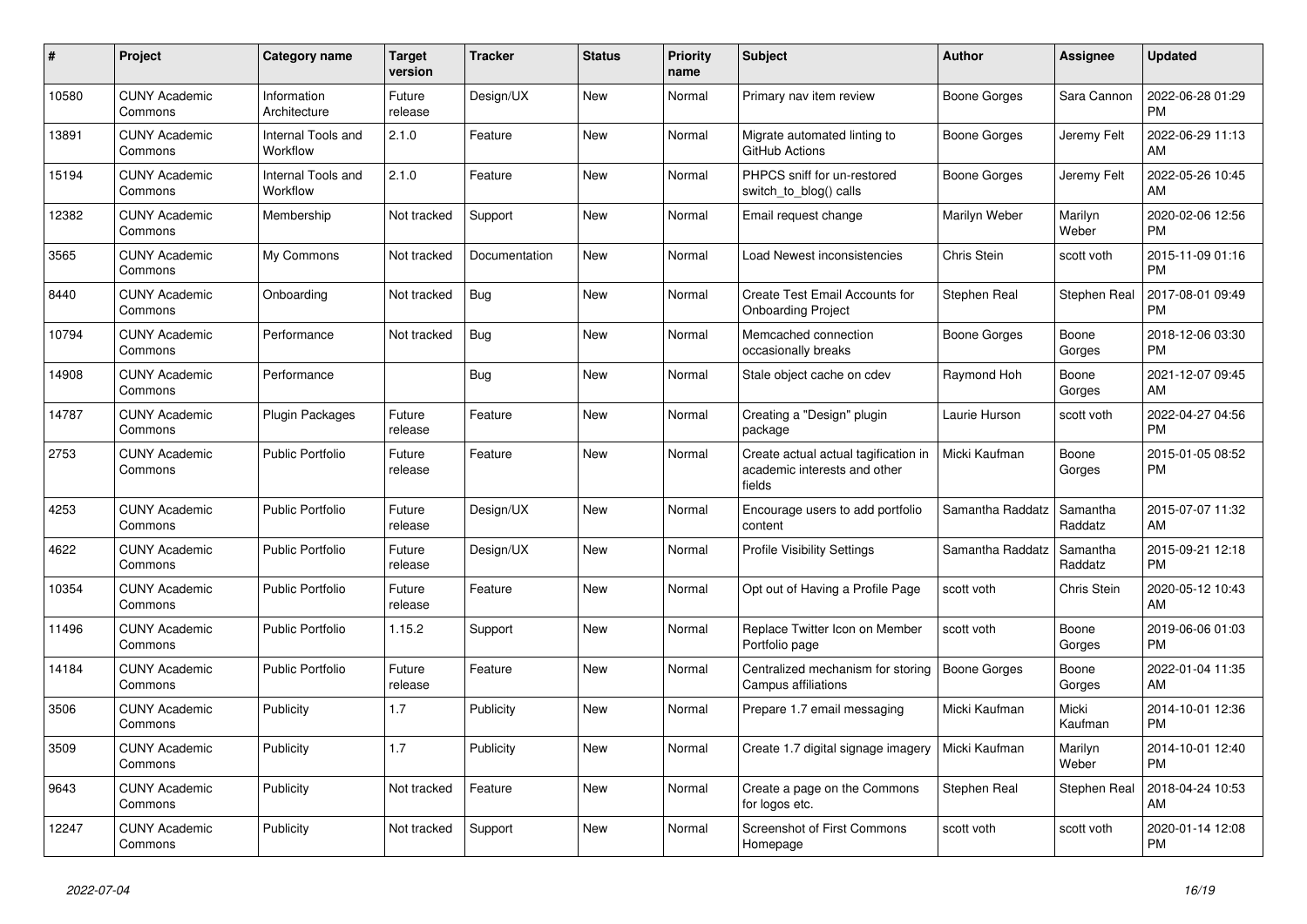| $\pmb{\#}$ | <b>Project</b>                  | <b>Category name</b>     | <b>Target</b><br>version | <b>Tracker</b> | <b>Status</b> | <b>Priority</b><br>name | <b>Subject</b>                                                              | <b>Author</b>           | Assignee            | <b>Updated</b>                |
|------------|---------------------------------|--------------------------|--------------------------|----------------|---------------|-------------------------|-----------------------------------------------------------------------------|-------------------------|---------------------|-------------------------------|
| 308        | <b>CUNY Academic</b><br>Commons | Registration             | Future<br>release        | Feature        | <b>New</b>    | Normal                  | Group recommendations for<br>signup process                                 | Boone Gorges            | Samantha<br>Raddatz | 2015-11-09 05:07<br><b>PM</b> |
| 11860      | <b>CUNY Academic</b><br>Commons | Registration             | Future<br>release        | Feature        | New           | Normal                  | <b>Ensure Students Are Aware They</b><br>Can Use Aliases At Registration    | scott voth              |                     | 2019-09-24 08:46<br>AM        |
| 13430      | <b>CUNY Academic</b><br>Commons | Reply By Email           | Not tracked              | Bug            | New           | Normal                  | Delay in RBE                                                                | Luke Waltzer            | Raymond<br>Hoh      | 2020-10-13 11:16<br>AM        |
| 16177      | <b>CUNY Academic</b><br>Commons | Reply By Email           |                          | Bug            | <b>New</b>    | Normal                  | Switch to Inbound mode for RBE                                              | Raymond Hoh             | Raymond<br>Hoh      | 2022-05-30 04:32<br><b>PM</b> |
| 9729       | <b>CUNY Academic</b><br>Commons | <b>SEO</b>               | Not tracked              | Support        | <b>New</b>    | Normal                  | 503 Errors showing on<br>newlaborforum.cuny.edu                             | Diane Krauthamer        | Raymond<br>Hoh      | 2018-05-22 04:48<br><b>PM</b> |
| 13048      | <b>CUNY Academic</b><br>Commons | Shortcodes and<br>embeds | Future<br>release        | Feature        | New           | Normal                  | Jupyter Notebooks support                                                   | Boone Gorges            |                     | 2020-07-14 11:46<br>AM        |
| 13331      | <b>CUNY Academic</b><br>Commons | Site cloning             | Future<br>release        | Bug            | <b>New</b>    | Normal                  | Combine Site Template and Clone<br>operations                               | Boone Gorges            | Jeremy Felt         | 2021-11-19 12:39<br><b>PM</b> |
| 5182       | <b>CUNY Academic</b><br>Commons | Social Paper             | Future<br>release        | Design/UX      | New           | Normal                  | "Publishing" a private paper on<br>social paper?                            | Raffi<br>Khatchadourian | Boone<br>Gorges     | 2016-10-13 04:12<br><b>PM</b> |
| 5183       | <b>CUNY Academic</b><br>Commons | Social Paper             | Future<br>release        | Design/UX      | <b>New</b>    | Normal                  | Creating a new paper when<br>viewing an existing paper                      | Raffi<br>Khatchadourian | Samantha<br>Raddatz | 2016-02-02 12:09<br><b>PM</b> |
| 5199       | <b>CUNY Academic</b><br>Commons | Social Paper             | Future<br>release        | Feature        | <b>New</b>    | Normal                  | add tables to the SP editor                                                 | Marilyn Weber           |                     | 2016-10-24 11:27<br>AM        |
| 5205       | <b>CUNY Academic</b><br>Commons | Social Paper             | Future<br>release        | Feature        | New           | Normal                  | Social Paper folders                                                        | Marilyn Weber           |                     | 2016-02-11 10:24<br><b>PM</b> |
| 5282       | <b>CUNY Academic</b><br>Commons | Social Paper             | Future<br>release        | Bug            | New           | Normal                  | Replying via email directs to paper<br>but not individual comment.          | Marilyn Weber           | Raymond<br>Hoh      | 2016-03-02 01:48<br><b>PM</b> |
| 5397       | <b>CUNY Academic</b><br>Commons | Social Paper             | Future<br>release        | Feature        | <b>New</b>    | Normal                  | frustrating to have to<br>enable/disable in SP                              | Marilyn Weber           | Samantha<br>Raddatz | 2016-04-20 03:39<br><b>PM</b> |
| 5488       | <b>CUNY Academic</b><br>Commons | Social Paper             | Future<br>release        | Bug            | <b>New</b>    | Normal                  | Add a "last edited by" field to<br>Social Paper group directories           | Boone Gorges            |                     | 2016-04-21 10:05<br><b>PM</b> |
| 5489       | <b>CUNY Academic</b><br>Commons | Social Paper             | Future<br>release        | Feature        | <b>New</b>    | Normal                  | Asc/desc sorting for Social Paper<br>directories                            | Boone Gorges            |                     | 2016-04-21 10:06<br><b>PM</b> |
| 7663       | <b>CUNY Academic</b><br>Commons | Social Paper             | Future<br>release        | Bug            | <b>New</b>    | Normal                  | Social Paper notifications not<br>formatted correctly on secondary<br>sites | Boone Gorges            | Boone<br>Gorges     | 2018-04-16 03:52<br><b>PM</b> |
| 7981       | <b>CUNY Academic</b><br>Commons | Social Paper             | Future<br>release        | Bug            | New           | Normal                  | Social Paper comments should<br>not go to spam                              | Luke Waltzer            | Boone<br>Gorges     | 2018-04-16 03:52<br><b>PM</b> |
| 4222       | <b>CUNY Academic</b><br>Commons | User Experience          | Future<br>release        | Design/UX      | New           | Normal                  | Add information to 'Delete<br>Account' page                                 | Samantha Raddatz        | scott voth          | 2015-06-26 11:35<br>AM        |
| 3657       | <b>CUNY Academic</b><br>Commons | WordPress (misc)         | Not tracked              | Feature        | <b>New</b>    | Normal                  | Create alert for GC email<br>addresses                                      | Matt Gold               | Matt Gold           | 2016-04-14 11:29<br><b>PM</b> |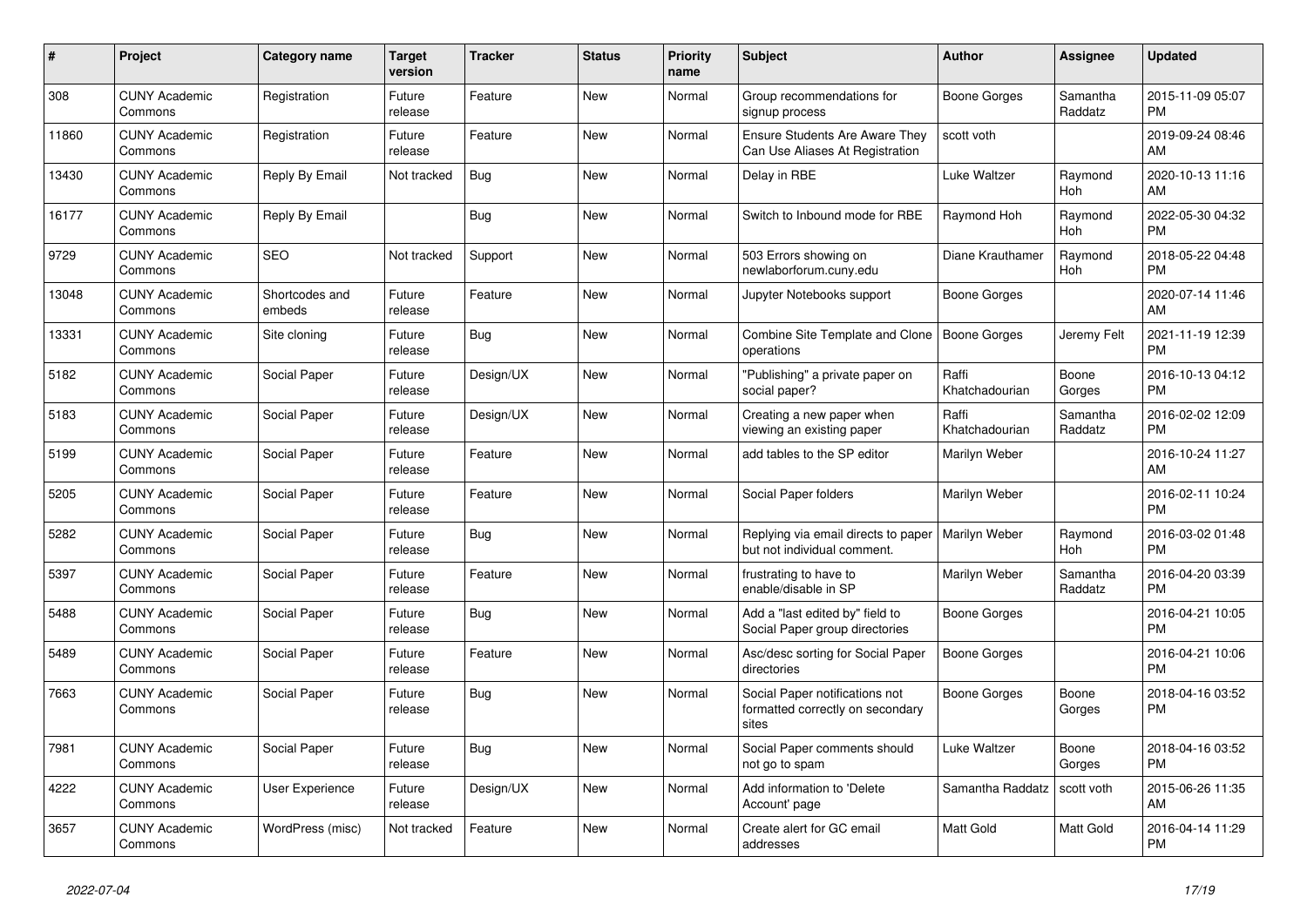| #     | Project                         | <b>Category name</b>     | <b>Target</b><br>version | <b>Tracker</b> | <b>Status</b> | <b>Priority</b><br>name | Subject                                                                                                      | Author                  | Assignee           | <b>Updated</b>                |
|-------|---------------------------------|--------------------------|--------------------------|----------------|---------------|-------------------------|--------------------------------------------------------------------------------------------------------------|-------------------------|--------------------|-------------------------------|
| 6332  | <b>CUNY Academic</b><br>Commons | WordPress (misc)         | Future<br>release        | Feature        | <b>New</b>    | Normal                  | Allow uploaded files to be marked<br>as private in an ad hoc way                                             | <b>Boone Gorges</b>     |                    | 2016-10-17 11:41<br><b>PM</b> |
| 6755  | <b>CUNY Academic</b><br>Commons | WordPress (misc)         | Future<br>release        | Bug            | New           | Normal                  | Cannot Deactivate Plugin                                                                                     | Laura Kane              |                    | 2016-11-16 01:12<br><b>PM</b> |
| 9346  | <b>CUNY Academic</b><br>Commons | WordPress (misc)         | Not tracked              | Bug            | New           | Normal                  | Clone cetls.bmcc.cuny.edu for<br>development                                                                 | Owen Roberts            | Raymond<br>Hoh     | 2018-03-06 05:35<br><b>PM</b> |
| 11024 | <b>CUNY Academic</b><br>Commons | WordPress (misc)         | Future<br>release        | Bug            | <b>New</b>    | Normal                  | Subsites should not show "you<br>should update your .htaccess<br>now" notice after permalink setting<br>save | Boone Gorges            |                    | 2019-01-28 01:35<br><b>PM</b> |
| 11624 | <b>CUNY Academic</b><br>Commons | WordPress (misc)         | Not tracked              | Support        | New           | Normal                  | Change pages into posts or swap<br>database for a Commons site?                                              | Stephen Klein           | Raymond<br>Hoh     | 2019-07-09 11:04<br>AM        |
| 11843 | <b>CUNY Academic</b><br>Commons | WordPress (misc)         | Future<br>release        | Design/UX      | <b>New</b>    | Normal                  | Tweaking the Gutenberg Editor<br>Interface                                                                   | Laurie Hurson           |                    | 2022-04-26 12:00<br><b>PM</b> |
| 13835 | <b>CUNY Academic</b><br>Commons | WordPress (misc)         | Future<br>release        | Feature        | <b>New</b>    | Normal                  | Allow OneSearch widget to have<br>'CUNY' as campus                                                           | Boone Gorges            | Boone<br>Gorges    | 2021-11-19 12:39<br><b>PM</b> |
| 15767 | <b>CUNY Academic</b><br>Commons | WordPress (misc)         |                          | Support        | New           | Normal                  | Site loading slowly                                                                                          | scott voth              | Boone<br>Gorges    | 2022-04-04 08:56<br><b>PM</b> |
| 16255 | <b>CUNY Academic</b><br>Commons | WordPress (misc)         |                          | Bug            | New           | Normal                  | Need to define 'MULTISITE'<br>constant in wp-config.php                                                      | Raymond Hoh             |                    | 2022-06-19 09:31<br>AM        |
| 364   | <b>CUNY Academic</b><br>Commons | <b>WordPress Plugins</b> | Future<br>release        | Feature        | <b>New</b>    | Normal                  | <b>Bulletin Board</b>                                                                                        | Matt Gold               |                    | 2015-01-05 08:50<br><b>PM</b> |
| 3691  | <b>CUNY Academic</b><br>Commons | <b>WordPress Plugins</b> | Future<br>release        | Bug            | New           | Normal                  | <b>WPMU Domain Mapping</b><br>Debugging on cdev                                                              | Raymond Hoh             | Matt Gold          | 2014-12-12 09:04<br>AM        |
| 9926  | <b>CUNY Academic</b><br>Commons | <b>WordPress Plugins</b> | Future<br>release        | Bug            | New           | Normal                  | twitter-mentions-as-comments<br>cron jobs can run long                                                       | Boone Gorges            | Boone<br>Gorges    | 2018-10-24 12:34<br><b>PM</b> |
| 11545 | <b>CUNY Academic</b><br>Commons | <b>WordPress Plugins</b> | Not tracked              | Support        | <b>New</b>    | Normal                  | Twitter searches in WordPress                                                                                | Gina Cherry             | Matt Gold          | 2019-09-23 01:03<br><b>PM</b> |
| 12573 | <b>CUNY Academic</b><br>Commons | <b>WordPress Plugins</b> | Future<br>release        | Bug            | <b>New</b>    | Normal                  | <b>CommentPress Core Issues</b>                                                                              | scott voth              |                    | 2020-03-24 04:32<br><b>PM</b> |
| 14987 | <b>CUNY Academic</b><br>Commons | <b>WordPress Plugins</b> | Future<br>release        | Bug            | New           | Normal                  | Elementor update causes<br>database freeze-up                                                                | Boone Gorges            | Boone<br>Gorges    | 2021-11-29 12:02<br><b>PM</b> |
| 16314 | <b>CUNY Academic</b><br>Commons | <b>WordPress Plugins</b> |                          | Feature        | New           | Normal                  | Install Multicollab plug-in?                                                                                 | Raffi<br>Khatchadourian |                    | 2022-06-29 03:44<br>PM        |
| 16319 | <b>CUNY Academic</b><br>Commons | <b>WordPress Plugins</b> | 2.0.3                    | Bug            | New           | Normal                  | Request for Events Calendar Pro<br>5.14.2 update                                                             | Raymond Hoh             | Raymond<br>Hoh     | 2022-07-01 04:16<br><b>PM</b> |
| 8211  | <b>CUNY Academic</b><br>Commons | <b>WordPress Themes</b>  | Future<br>release        | Feature        | New           | Normal                  | Theme Suggestions: Material<br>Design-Inspired Themes                                                        | Margaret Galvan         | Margaret<br>Galvan | 2017-08-07 02:48<br><b>PM</b> |
| 14911 | <b>CUNY Academic</b><br>Commons | <b>WordPress Themes</b>  | Not tracked              | Support        | New           | Normal                  | Twentytwentyone theme                                                                                        | Marilyn Weber           |                    | 2021-10-28 10:37<br>AM        |